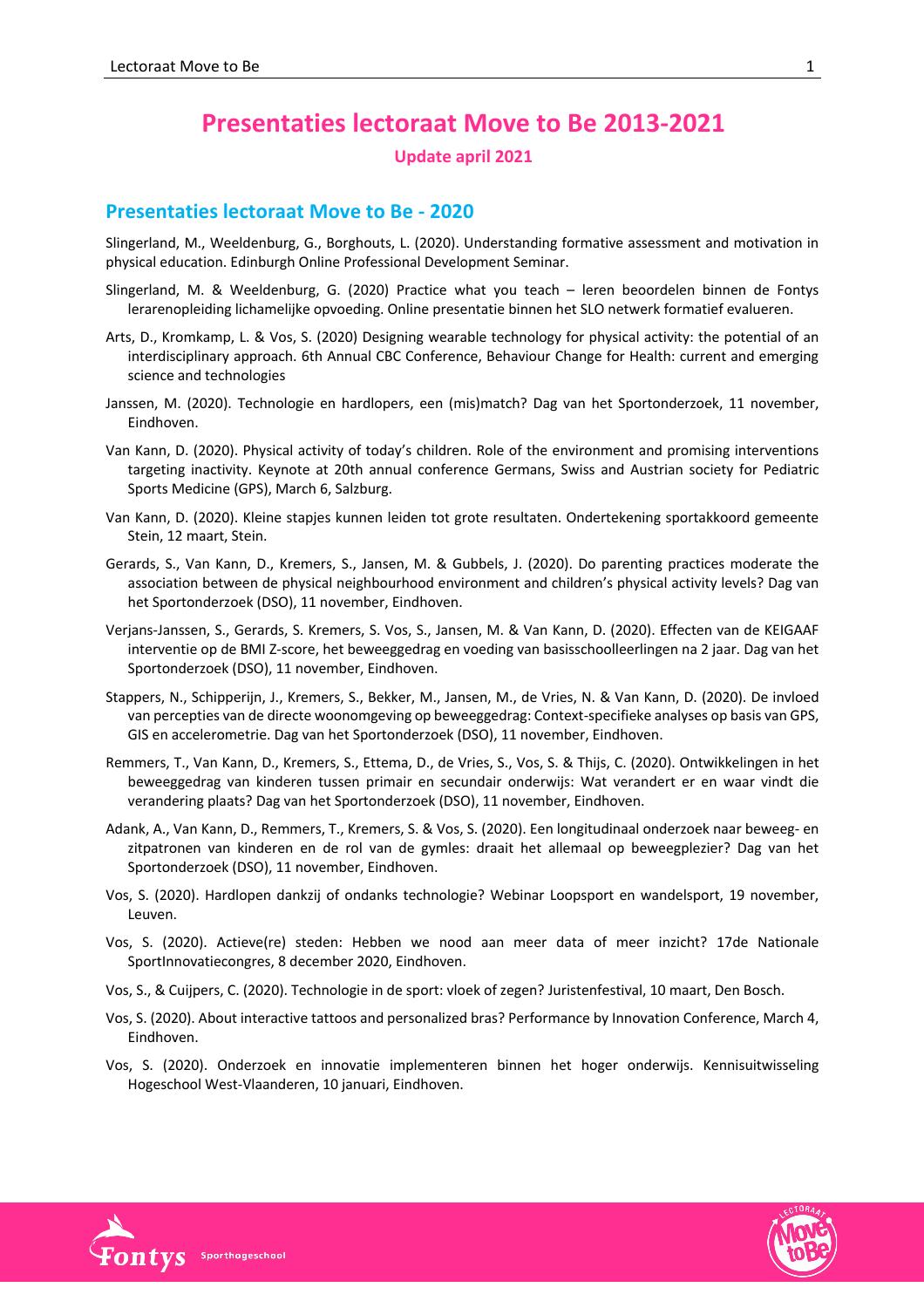ontys

Sporthogeschool

- Adank A., Van Kann, D., Hoeboer, J., de Vries, S., Kremers, S., & Vos, S. (2019). Investigating motor competence in association with sedentary behavior and physical activity in 7-to-11-year-old children. Healthy & Active Children Congress, September 11-14, Verona, Italy.
- Arts, D. (2019). COMMONS: A Board Game for Enhancing Interdisciplinary Collaboration When Developing Health and Activity-Related Wearable Devices. In IFIP TC.13 International Conference on Human-Computer Interaction, September 2-6, Paphos, Cyprus.
- Arts, D., Kromkamp, L. and Vos, S. (2019). Exploring board games as a tool for envisioning mHealth solutions. In Games for Health Europe Congres. Oktober 6-7, Eindhoven.
- Arts, D., Kromkamp, L. and Vos, S. (2019). COMMONS: facilitating interdisciplinary collaboration in developing wearable technology for physical activity. In Science and Engineering Conference on Sports Innovations (SECSI), 10 september 2019, Eindhoven, The Netherlands.
- Arts, D., Kromkamp, L. and Vos, S. (2019). COMMONS: insight into interdisciplinary collaboration in developing wearable technology for physical activity. Data Science Summit 2019, Eindhoven
- Arts, D., Kromkamp, L. and Vos, S. (2019). Volop in beweging: draagbare technologie en interdisciplinaire samenwerking. In Dag van het Sportonderzoek, November 7th 2019, Amsterdam, Nederland
- Borghouts, L. (2019). Keynote: Assessment in Physical Education. Sociedade Portuguesa de Educacão Fisica: Educacão (Fisica) O Valor Da Avaliacão, Lisbon (PO), March 16, 2019.
- Borghouts, L., & Slingerland, M. (2019). Doorgaande Professionalisering van Leraren LO: Motivationeel Klimaat. Dag voor Lichamelijke Opvoeding, Den Bosch (NL), March 13, 2019.
- Borghouts, L., Slingerland, M., Weeldenburg, G., & MacHphail, A. (2019). The AIESEP Position Statement on PE Assessment. AIESEP World Congress, June 19-22, Garden City, New York (USA).
- Borghouts, L., Eijck-van Dijk, B, Laurijssens, S., Remmers, T. Haerens, L., Slingerland, M. (2019) The Effects of a Large-Scale Lesson Study Intervention on the Observed and Perceived Motivational Climate in PE. AIESEP World Congress, June 19-22, Garden City, New York (USA).
- Borghouts, L. Weeldenburg, G., Slingerland, M., (2019). Guiding Principles in the PE Teacher Education Curriculum. University College Cork, Ireland. January 14-15, 2019.
- Bovens, J. & Moresi, S. Lerende Organisatie in publiek-publieke samenwerkingen (hogeschool en grootstedelijke gemeentes). (2019). OnderwijsResearchDagen. Open Universiteit Heerlen, Nederland. Juni 27, 2019.
- Brombacher, H., Arts, D., Megens, C., & Vos, S. (2019). Stimulight: Exploring Social Interaction to Reduce Physical Inactivity among Office Workers. ACM CHI Conference on Human Factors in Computing Systems 2019, 4-9 May 2019. Glasgow, Scotland.
- Costa, J., MacPhail, A., Belton, S., & Weeldenburg, G. (2019). Innovative approaches to PETE curricula design and implementation in Ireland. AIESEP World Congress, June 19-22, Garden City, New York (USA).
- Damen, I., Brankaert, R., Xue, M., Chen, S., Grave, A., & Vos, S. (2019). ROOT: A Multidisciplinary Approach to Urban Health Challenges with HCI. ACM CHI Conference on Human Factors in Computing Systems 2019, 4-9 May 2019. Glasgow, Scotland.
- Janssen, M., Goudsmit, J., & Vos, S. (2019). Inspirun app: User Test of an Algorithm that Automatically adjusts. In Science and Engineering Conference on Sports Innovations (SECSI), 10 september 2019, Eindhoven, The Netherlands.
- Slingerland, M. Eijck-van Dijk, B, Laurijssens, S., Remmers, T. Haerens, L., Borghouts, L. (2019) Lesson study as professional development for physical education teachers: an intervention study. World Association of Lesson Study (WALS) conference, Amsterdam, The Netherlands.
- Ma, Y., Veldhuis, A., Bekker, T., Hu, J. & Vos, S. (2019). A Review of Design Interventions for Promoting Adolescents' Physical Activity. In IDC 2019 - Proceedings of the 2019 ACM Conference on Interaction Design and Children. New York: Association for Computing Machinery
- Moresi, S., Bovens, J. & Snoeren, M. (2019). Learning, working & researching in cross-sector collaborations: which factors are essential? EAPRIL. Tartu, Estland November 28, 2019.

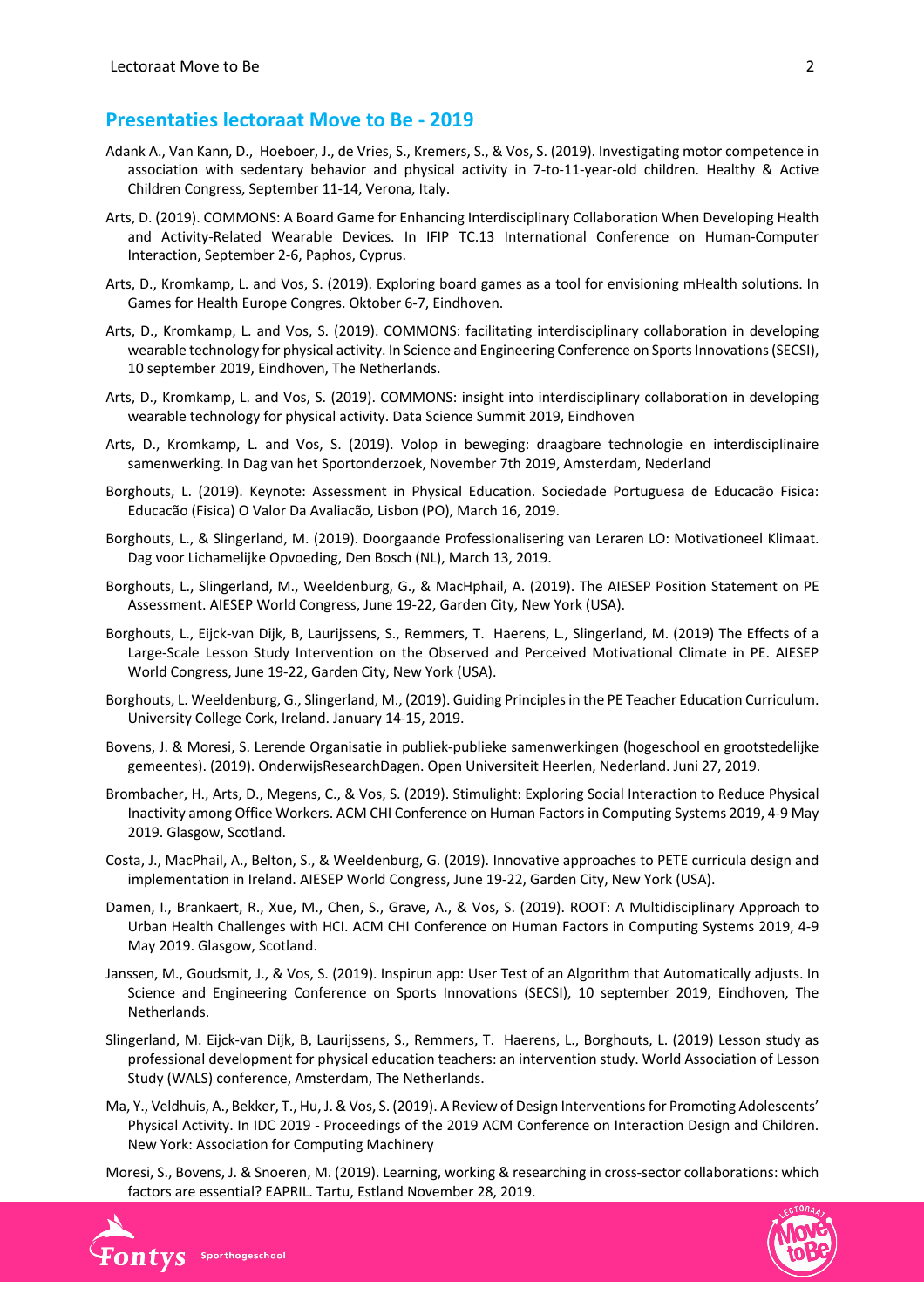- Duinkerke, M., Swennenhuis, P., Moresi, S. & Snoeren, M. (2019). Leren en ontwikkelen in professionele werkplaatsen: de ontwikkeling van een theoretisch model. OnderwijsResearchDagen. Open Universiteit Heerlen, Nederland. Juni 26, 2019.
- Moresi, S., Snoeren, M., Swennenhuis, P. & Duinkerke, M. (2019). Professionele werkplaatsen: de betekenis van interorganisationele samenwerking voor leren en ontwikkelen. OnderwijsResearchDagen. Open Universiteit Heerlen, Nederland. Juni 28, 2019.
- Snoeren, M., Duinkerke, M., Swennenhuis, P., Bovens, J., Quadakkers, D. & Moresi, S. (2019). Werkplaats Instrumentarium Project. Congres: Samen leren en werken op het grensgebied van school en werk. Eindhoven. Maart 28, 2019.
- Slingerland, M., & Weeldenburg, G. (2019). Authentic learning tasks and assessment in Physical Education Teacher Education. XII International Conference on formative and shared assessment in education, July 1-3, Segovia, Spain.
- Slingerland, M. Eijck-van Dijk, B, Laurijssens, S., Remmers, T. Haerens, L., Borghouts, L. Appreciation and Feasibility of Lesson Study as Continuing Professional Development According to PE Teachers. Symposium Continuing Professional Development in PE: Developing and Testing Innovative Approaches aimed at the Motivational Climate in PE lessons. AIESEP World Congress, June 19-22, Garden City, New York (USA).
- Slingerland, M., Borghouts, L., & Van Duyse, F. (2019). Developing and Testing Innovative Approaches aimed at the Motivational Climate in PE lessons. AIESEP World Congress, June 19-22, Garden City, New York (USA).
- Slingerland, M., Weeldenburg, G., & Borghouts, L. (2019). (Door)ontwikkelen beoordelingssysteem LO. Het Hooghuis dagen, 26 maart, Oss, Nederland.
- Stappers, N., Van Kann, D., de Vries, N., & Kremers, S., (2019). Do physical activity neighborhoods affect community members equally? International Society for Behavioral Nutrition and Physical Activity (ISBNPA) congress, 4-7 June, Prague, Czech Republic.
- Stappers, N., Schipperijn, J., Kremers, S., Bekker, M., Jansen, M., de Vries, N., & Van Kann, D. (2019). Exploring associations between the neighbourhood environment and physical activity for more and less advantaged individuals in society – a GPS based approach. International Society for Behavioral Nutrition and Physical Activity (ISBNPA) congress, 4-7 June, Prague, Czech Republic.
- Stappers, N., Schipperijn, J., Kremers, S., Bekker, M., Jansen, M., de Vries, N., & Van Kann, D. (2019). Context matters – The effect of context-specificity on the association between the built environment and physical activity in individuals with and without health-related problems. International Conference on Ambulatory Monitoring of Physical Activity and Movement (ICAMPAM, 26-28 June, Maastricht, The Netherlands.
- Van Kann, D. (2019). Kleine pasjes worden grote passen. Nut en noodzaak van goed en voldoende bewegen tijdens de eerste levensfase, 19 juni 2019, SuperFit eindsymposium, Sittard, Nederlands
- Van Kann, D., Adank A., van Dijk, M., Remmers, T., & Vos, S. (2019). Disentangling physical activity and sedentary behavior patterns in children with low competence. Healthy & Active Children Congress, September 11-14, Verona, Italy.
- Verjans-Janssen, S., Van Kann, D., Kremers, S., Vos, S., Jansen, M., & Gerards, S. (2019). A cross-sectional study on the relationship between the Family Health Climate and children's nutrition behavior. International Society for Behavioral Nutrition and Physical Activity (ISBNPA) congress, 4-7 June, Prague, Czech Republic.
- Vos, S. & Arts, D. (2019). In beweging blijven ondanks/dankzij technologie. Avond van Wetenschap en Maatschappij, 7 oktober, Den Haag, Nederland.
- Vos, S. & Est, M. van (2019). Een blik in de keuken: onderzoek binnen Fontys Sporthogeschool. Fontys masterclass praktijkgericht onderzoek, 31 januari 2019, Eindhoven, Nederland.
- Vos, S. (2019). Wat als dinosauriërs? Veranderingen in het sport- en beweeglandschap. HSO-2-daagse 6-7 februari 2019, Den Dolder, Nederland.
- Vos, S. (2019). The innovation challenge in sports. Leveraging the power of data and digital content. EPSI conference 2019 'Co-innovate in sports', 4-5 July, Brussels, Belgium.



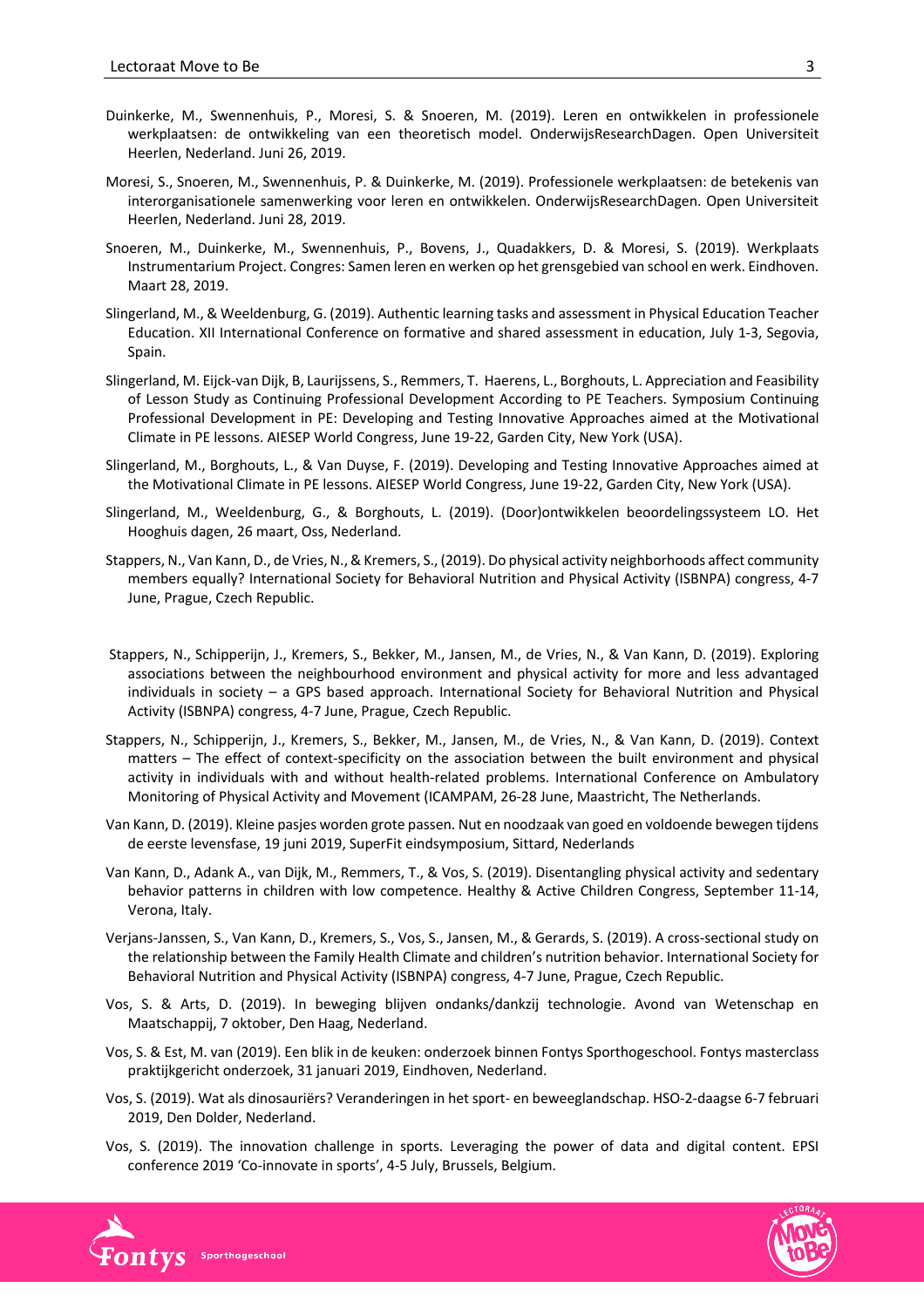- Vos, S. (2019). Keynote: Voor iedere sporter een app : een zegen of een vloek? 31st Brucosport Sportgeneeskundig Congres, 16 maart 2019, Brugge, België.
- Vos, S. (2019). About black swans and white ravens: Being physically active in an era of low–cost technology generating massive amounts of personal and contextual data. ICT in Practice, 21 maart 2019, Eindhoven, Nederland.
- Vos, S. (2019). Keynote: Blessing or curse? Sports & physical activity in an era of technology. 15th Thomas More International Days, 19-20 March 2019, Turnhout, Belgium
- Vos, S. (2019). Introductie dagvoorzitter. Samen leren en werken op het grensgebied van school en praktijk, 28 maart 2019, Eindhoven, Nederland.
- Vos, S. (2019). Keynote: Technology at the office: a blessing or a curse for vitality? Vitality Research Meet Data Science Centre Eindhoven, 27 August, Eindhoven, The Netherlands.
- Vos, S. (2019). Technologie: een zegen of een vloek voor een vitale en actieve leefstijl. Viering 100 jaar Van Maerlantlyceum, 6 september, Eindhoven, Nederland.
- Weeldenburg, G., & Bronkhorst, A. (2019). Motiverend en pedagogisch klimaat in de sport en het onderwijs. NTG Symposium, 14 juni, Eindhoven, Nederland.
- Weeldenburg, G., & Slingerland, G. (2019). Assessment within Physical Education Teacher Education: The case of Fontys University in the Netherlands. XII International Conference on formative and shared assessment in education, July 1-3, Segovia, Spain.
- Weeldenburg, G., Borghouts, L., Slingerland, M., & Vos, S. (2019). Through students' eyes: instructional strategies for a motivating learning climate in secondary school PE. AIESEP World Congress, June 19-22, Garden City, New York (USA).
- Weeldenburg, G., Borghouts, L., Slingerland, M., & Vos, S. (2019). Profileren van VO-leerlingen op basis van het ervaren motivationeel leerklimaat in de les LO. Dag voor LO, Den Bosch, 13 maart, 2019.
- Weeldenburg, G., Slingerland, M., & Borghouts, L. (2019). An Example of Curriculum Reform in PE Teacher Education. Cork, Ireland. January 14-15, 2019.



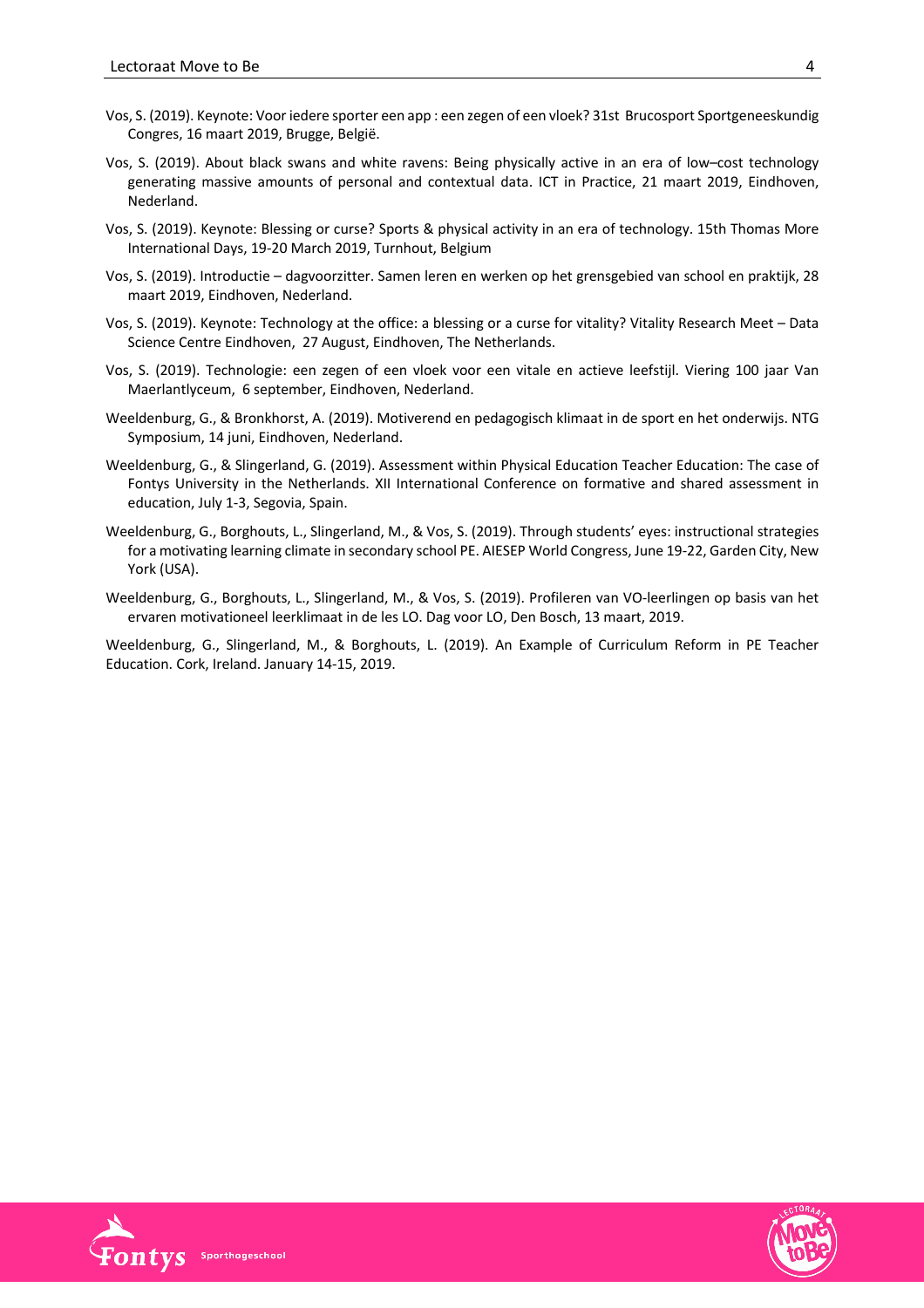- Arts, D.& Vos, S. (2018) Ontwerpen voor een actieve leefstijl: Welke aanpak gebruiken designers bij het ontwerpen van draagbare technologie gericht op beweeggedrag van volwassenen? Mondelinge presentatie tijdens Dag van het Sportonderzoek 2018, Den Haag.
- Bezooijen, B. van, Rooijen, M. van, Hover, P., Dallinga, J., Deutekom, M. Janssen, M. Vos, S. (2018). One App To Rule Them All? On The Applicability Of Sport Apps For Professionals In Sports. 26th EASM conference, 5-8 September 2018, Malmö, Sweden.
- Borghouts, L., Slingerland, M., Weeldenburg, G. (2018). Physical Education Assessment in the Netherlands. AIESEP Specialist Seminar on PE Assessment, Eindhoven (NL).
- Borghouts, L., & Slingerland, M. (2018). Doorgaande Professionalisering van Leraren LO: Motivationeel Klimaat. Dag van het Sportonderzoek, 8 november 2018, Den Haag (NL).
- Borghouts, L. (2018). Keynote: Beoordelen binnen LO. Netwerk Teaching Games, Eindhoven (NL).
- Bovens, J. & Moresi, S. (2018). Lerende Partnerships: Een onderzoek naar de lerende organisatie binnen de strategische samenwerkingen (Partnerships) tussen de bacheloropleiding Sportkunde en publieke organisaties in het werkveld van sport en bewegen. HRM Lustrumcongres. Deventer, Nederland November 8, 2018.
- Bovens, J. & Moresi, S., van den Oord, S. & Cambre, B. (2018). De kracht van samenwerken binnen lerende partnerships in het werkveld van sport en bewegen. Dag van het Sportonderzoek, Zwolle. November 8, 2018
- Dallinga, J.M., Van der Werf, J., Janssen, M., Laurijssens, S., Vos, S. &Deutekom, M. (2018). App preferences and experiences of recreational runners, cyclists and walkers. In: Book of Abstracts of the 25th Annual Congress of the European College of Sport Science, 2018. Dublin, Ireland.
- Damen, A. A. J. M., Brankaert, R. G. A., Megens, C. J. P. G., van Wesemael, P. J. V., Brombacher, A. C., & Vos, S. B. (2018). Let's walk and talk: A design case to integrate an active lifestyle in daily office life. CHI Conference on Human Factors in Computing Systems 2018. Montreal, Canada.
- Deutekom, M, Vos, S., & & Maddison, R. (2018). Invited Symposium 'An app for everyone?!'. In: Book of Abstracts of the 25th Annual Congress of the European College of Sport Science, 2018. Dublin, Ireland.
- Goudsmit, J., Janssen, M., Luijten, S. & Vos, S. (2018). Tailored feedback requirements for Optimal Motor learning: A screening and validation of four consumer available running wearables. 12th conference of the International Sports Engineering Association, ISEA 2018. Brisbane, Australia.
- Goudsmit, J., Janssen, M., Luijten, S. & Vos, S. (2018). Wearable system feedback requirements for Improving running technique. Science and Engineering Conference on Sports Innovations 2018, Groningen, Nederland.
- Goudsmit, J., Boers, H., Wentink, E. & Vos, S. (2018). Measuring running technique key points. Dag van het Sportonderzoek, 2018.
- Heijden, A. von (2018). De kracht van de buurtsportcoach: doeltreffend in elke context? Workshop tijdens Symposium Partnerships Sportkunde, 26 april 2018, Eindhoven
- Janssen M, Roy van den Heuvel, Carl Megens, Pierre Levy, and Steven Vos. Analysis of the design and engineeringprocess towards a first prototype in the field of sports and vitality. Science and Engineering Conference on Sports Innovations, SECSI 2018
- Janssen, M.(2018). Wie gebruikt welke apps? Looptrainersdag, Arnhem 10 november 2018

Sporthogeschool

ontys

- Janssen, M. (2017). Sports apps and smart training. Kajaani University of Applied Sciences, Finland.
- Janssen,M., Hoes, K. Dallinga, J. & Vos, S. Beschrijving van het design proces van een app beslistool voor hardlopers. Dag van het Sportonderzoek, 2018, 8 november, Den Haag - Nederland 2018.
- Kremers, S., Gubbels, J. Gerards, S., Van Kann, D., Sleddens, E. & Gevers, D. (2018). The role of the social and physical environmental influences on food intake of children and adolescents. Mondelinge presentatie tijdens 17e Annual Conference of the International Society of Behavioral Nutrition and Physical Activity, Hong Kong, China, 3/6-06-2018.
- Lindert, C. van, Hoogendam, A., Schrijvers, L. Schutter, A. de, Ven, A. van de & Heijden, A. von (2018). Evaluatie buurtsportcoaches. Landelijke Studiedag Sportkunde, 30 januari 2018, Eindhoven.

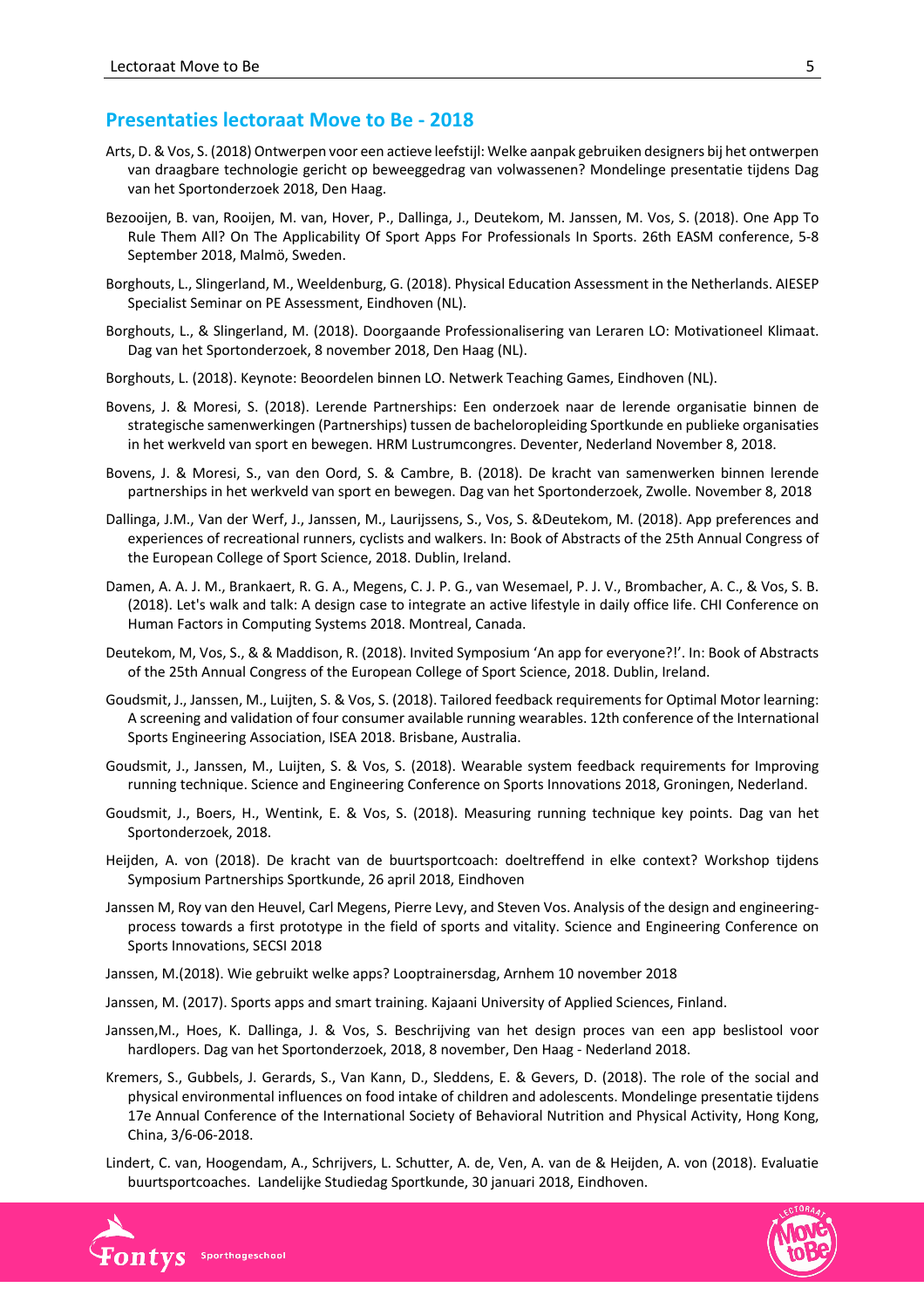- Menheere, D. S., Funk, M., van der Spek, E. D., & Vos, S. B. (2018). Encouraging physical activity through wearable technology. 5th Data Science Summit (DSSE 2018), 27 november 2018. Eindhoven, Nederland.
- Menheere, D. S., Megens, C. J. P. G., van der Spek, E. D., & Vos, S. B. (2018). Encouraging physical activity and selfenhancement in women with breast cancer through a smart bra. In DRS: Design Research Society 2018, 25-28 June 2018, Limerick, Ireland.
- Moresi, S. & Swennenhuis, P. (2018). Werkplaats Instrumentarium Project. ZIC en ZIN dag. Tilburg, Nederland. November 8, 2018.
- Moresi, S., Grootel, M., & Bovens, J. (2018). De kracht van partnerships. Academie Studiesucces. Eindhoven, Nederland. April 20, 2018.
- Restrepo Villamizar, J. C., Vos, S. B., & Verhagen, E. (2018). ONE23CYCLE: exploring design opportunities for healthy running. 5th Data Science Summit (DSSE 2018), 27 november 2018. Eindhoven, Nederland.
- Slingerland, M., Eijck-van Dijk, B, Borghouts., L.B., Haerens, L. (2018) Lesson Study: A Novel Approach to PE Teachers' Professional Development. AIESEP World Congress, July 25-28, Edinburgh, United Kingdom.
- Slingerland, M., Weeldenburg G. (2018) Assessment in PETE: The Case of Fontys School of Sports Studies. AIESEP Specialist Seminar, October 18-20, Eindhoven, the Netherlands.
- Slingerland, M. (2018) Motiverend Beoordelen in de Praktijk van de LO. Keynote PABO Netwerk Vakbekwaam Bewegingsonderwijs, 14 oktober, Zwolle.
- Stappers, N.E.H., Van Kann, D.H.H., de Vries, N.K. & Kremers, S.P.J. (2018). The environment as a physical activity facilitator: for advantaged only? Poster presentatie tijdens 7e International Society for Physical Activity and Health (ISPAH) Congress, London, England, 11/13-10-2018.
- van den Heuvel, R., Damen, A. A. J. M., Brankaert, R. G. A., Levy, P. D., Hummels, C. C. M., & Vos, S. B. (2018). TWEAK: exploring multicomponent and adaptive health interventions. 5th Data Science Summit (DSSE 2018), 27 november 2018. Eindhoven, Nederland.
- Van Kann, D.H.H. (2018). Little bests in town: how environment and urbanization can drive children's health. Invited keynote at the 8th EGEA international conference 'Nutrition & Health: from science to practice, Lyon, France, 8-11-2018.
- Van Kann, D.H.H. Lerende partners zijn KEIGAAF (2018). Mondelinge presentatie bij werkveldbijeenkomst Fontys Sportkunde partnership, Venlo, 22-02-2018.
- van Renswouw, L. M., Wada, K., Levy, P. D., & Vos, S. B. (2018). Vitality living lab: moving together for vitality. 5th Data Science Summit (DSSE 2018), 27 november 2018. Eindhoven, Nederland.
- Vos, S.B., Adank, A.M., Kremers, S.P.J. & Van Kann, D.H.H. (2018). De effectiviteit van de vakdocent LO in het basisonderwijs: longitudinaal en context-specifiek design van de SALTO studie. Dag van het Sportonderzoek 2018, Den Haag, Nederland.
- Vos, S., Hoes, K., & Laurijssens, S. (2018). Workshop LAPT ' Voor iedereen een app'. 27 februari 2019. Waalwijk, Nederland.
- Vos, S. (2018) Een terublik op Voor iedereen een app?! Studiedag 'Voor iedereen een app!?. 8 maart 2018, Eindhoven, Nederland.
- Vos, S. (2018). Keynote: About black swans and white ravens. Sports in an era of low-cost technology. Science and Engineering Conference on Sports Innovations 2018, 13 april 2019. Groningen, The Netherlands.
- Vos, S. (2018). Invited Keynote: De kracht van samenwerking om sport, beweeg- en gezondheidsgedrag positief te beïnvloeden. Playfull city Event 31 mei-1juni, Utrecht-Eindhoven, Nederland.
- Vos, S. (2018). Sport & Bewegen: samen kom je verder. Presentatie lectorenberaad 21 juni 2018.
- Vos, S. (2018). Invited speaker: About black swans and white ravens: sport in an era of low-cost technology. Sport England Expertmeeting on Wearable Technology, 23 May 2018, London, VK.
- Vos, S. (2018). Keynote: Van bierkaartje tot slimme BH. Kan technologie ons helpen om verantwoord te sporten of bewegen? Dinsdagmenu-bibliotheek Zonhoven, 13 maart 2018.



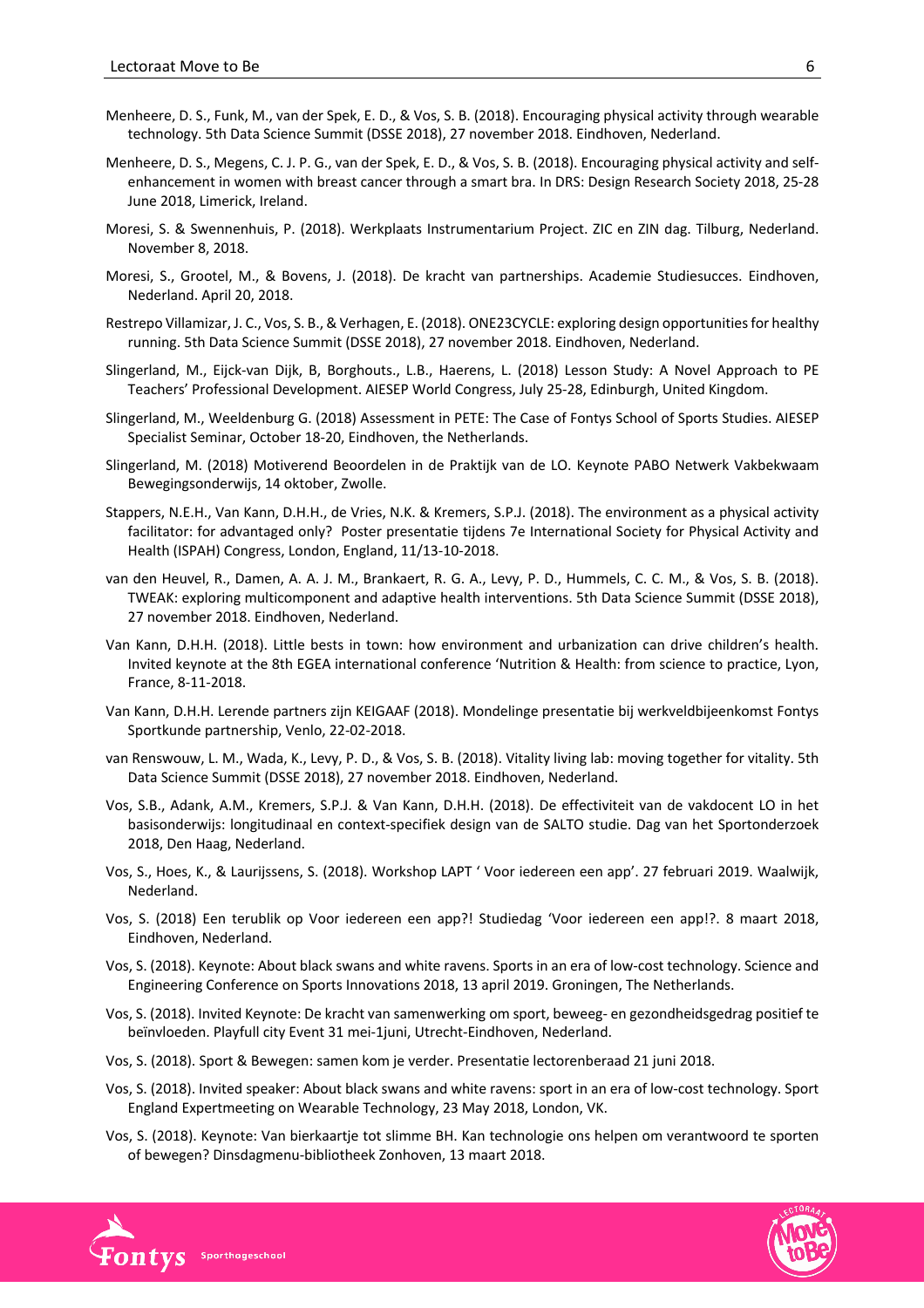- Vos, S. (2018). Keynote: Een actieve levensstijl dankzij of ondanks technologische en sociale innovaties? Congres 'Zorg ontmoet technologie', 24 mei 2018. Brugge, België
- Vos, S. (2018). Changes & challenges in sports/vitality in an era of low-cost technology. Summer workshop JP/NL, 7-17 July 2018. Eindhoven, The Netherlands.
- Vos, S. & Lauwerijssens, C. (2018). Krachten bundelen tussen kennisinstelling en technologiebedrijf. MKB meets Fontys, 19 april 2019. Eindhoven, Nederland.
- Vos, S. (2018). Zweten & meten: de quantified sporter?! Quantified Student Conferentie, 11 januari 2018. Eindhoven, Nederland.
- Vos, S. (2018). Voor iedereen een app?! Ontwikkeling van een beslistool voor sportappsRunning 20/20 Meet-up, 30 mei 2018. Ede, Nederland.
- Vos, S. (2018). What about … technology? Vitality Week Eindhoven, 19-23 november 2018, Eindhoven, Nederland.
- Vos, S. (2018). Keynote: Technopositivisme versus technorealisme. Nacht van het Sportonderzoek 2018, 7 november 2018. Den Haag, Nederland.
- Vos, S. (2018). Symposium Technologie & Innovatie. Dag van het Sportonderzoek, 2018, 8 november, Den Haag Nederland 2018.
- Vos, S., Hoes, K. Janssen, M, Dallinga, J.M., Laurijssens, S., Deutekom, M., & Nederstigt, J. (2018). Development of a sports app decision tool for professionals and end-users In: Book of Abstracts of the 25th Annual Congress of the European College of Sport Science, 2018 july Dublin- Ireland
- Weeldenburg, G., & Slingerland, M. (2018). Een beoordelingsinstrument ontwerpen: Hoe dat je dat? NTG symposium, 18 mei 2018, Eindhoven, Nederland.
- Weeldenburg, G., Borghouts, L., Slingerland, M., & Vos, S. (2018). Profiling Secondary School Students based on their Perceived Motivational Physical Education Learning Climate. AIESEP World Congress, Edinburgh, Scotland. July 25-28, 2018.
- Weeldenburg, G., Borghouts, L., Slingerland, M., & Vos, S. (2018). Profileren van VO-leerlingen op basis van het ervaren motivationeel leerklimaat in de les LO. Dag van het Sportonderzoek, Den Haag, 8 november, 2018.



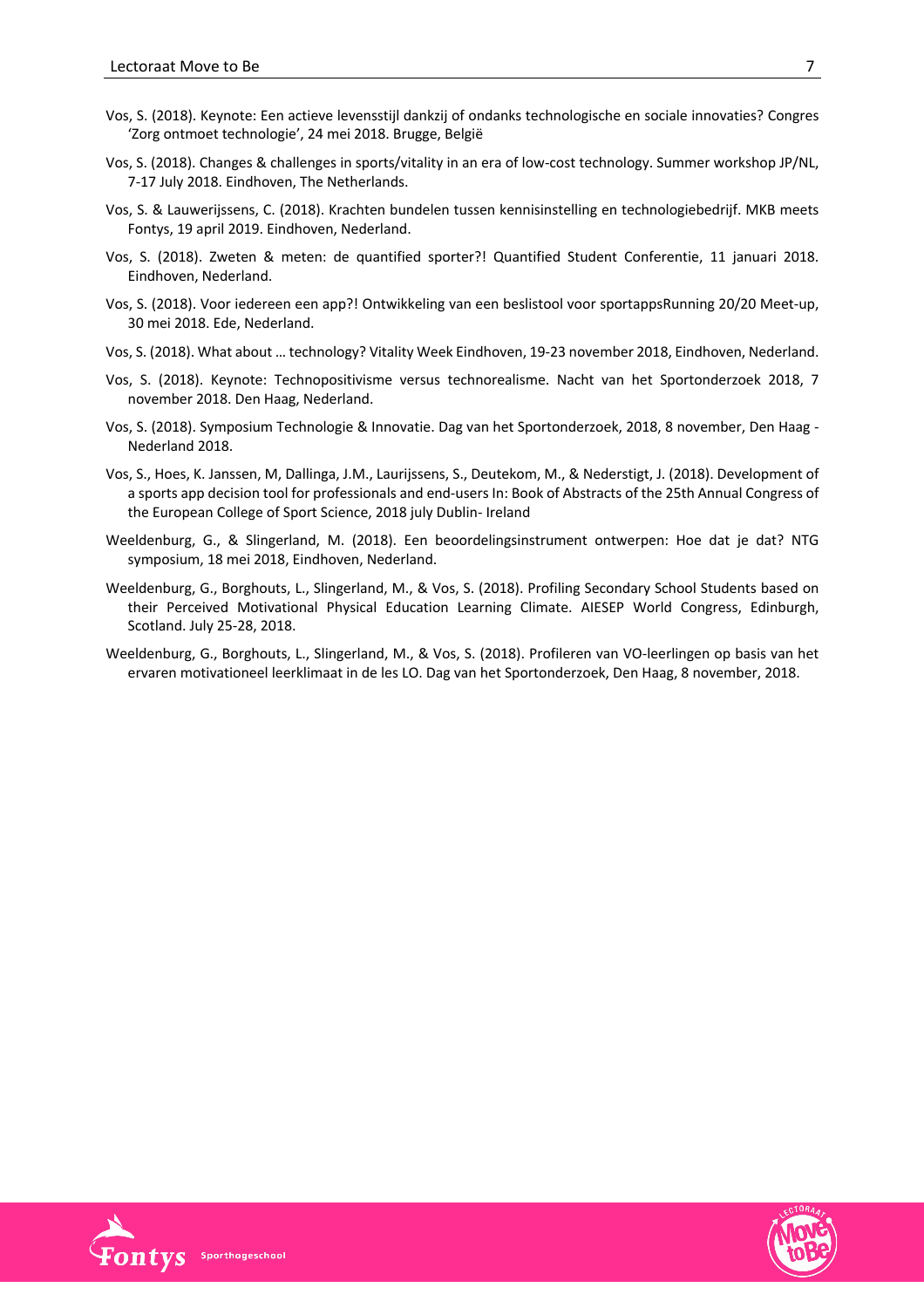- Borghouts, L.B., Slingerland, M., Weeldenburg, G., Krijgsman, C., Koedood, G., & Barmentlo, H. (2017). Evalueren om te leren: Motiverend beoordelen bij lichamelijke opvoeding. Dag voor LO, Apeldoorn, 29 maart, 2017.
- Borghouts, L. Veenendaal, R. & Slingerland, M. (2017). Looking back on PE: the Dutch PE conversation. AIESEP World Congress, Le Gosier, Guadeloupe (FR). November 7-10, 2017.
- Bogers, S. J. A., Megens, C. J. P. G., & Vos, S. B. (2017). Design for balanced engagement in mixed level sports teams. In CHI'17 Extended Abstracts. ACM SIGCHI Conference on Human Factors in Computing Systems, 6-11 may 2017, Denver, Colorado, US.
- Dallinga, J.M., Janssen, M., Vos, S., Deutekom, M. (2017) Wat vinden sportprofessionals belangrijke kenmerken van sport-apps? Een Delphi-panel onderzoek onder experts. Dag van het Sportonderzoek, 9 november 2017, Zwolle, Nederland.
- Dallinga, J.M., Janssen M., Van der Werf, J., Steven Vos & Deutekom Baart de la Faille M. (2017) Which features are important for effectiveness of sport- and health-related apps? Science and Engineering Conference on Sports Innovations, Delft, Nederland.
- Dallinga, J.M., Janssen M., Van der Werf, J., Steven Vos & Deutekom-Baart de la Faille M. (2017) Which features are important for effectiveness of sport- and health-related apps? Persuasive Technology XII, Amsterdam, Nederland.
- Gerards, S.M.P.L, Van Kann, D.H.H., Jansen, M.W.J. & Kremers, S.P.J. (2017). The interaction between parenting practices and the physical environment on changes in child PA and sedentary behavior – a longitudinal study. Mondelinge presentatie tijdens 16e Annual Conference of the International Society of Behavioral Nutrition and Physical Activity, Victoria, Canada, 7/10-06-2017.
- Goudsmit, J., Janssen, M. & Vos, S. (2017) Motor learning and feedback principles in running related devices. Science and Engineering Conference on Sports Innovations, SECSI 2017
- Goudsmit, J. Janssen, M., Luijten, S. & Vos, S & Vos, S. (2017). Looptechniek verbeteren met wearables, Ontwikkeling en validering van een screeningsprotocol. Dag van het Sportonderzoek, 9 november 2017, Zwolle, Nederland.

Goudsmit J. (2017). Looptechniek verbeteren door feedback en wearables. Looptrainersdag Atletiekunie, 2017.

- Goudsmit J., Janssen, M. & Vos, S. (2017). Designing feedback for Motor learning. Sport Innovatie Congres Vlaanderen 2017. Brugge, België.
- Goudsmit J., Janssen, M. & Vos, S. (2017). Designing feedback for Motor learning. Nationale Sport Innovatie Congres 2017. Eindhoven, Nederland.
- Heijden, A. von & Wissen, J. van (2017). Basisschool komt in beweging: eigenaarschap van school en rol van de buurtsportcoach daarin. Lerende Netwerken, 5 oktober 2017, Maastricht.
- Hover, P., Van den Dool, R., & Vos, S. (2017). What's Appening? About The Market Penetration And Motivation Of Using Sport Apps In The Netherlands. 25<sup>th</sup> EASM conference, 5-8 September, Bern, Switserland.
- Hover, P., Dool, R. van den & Vos, S. (2017). What's appening? Over gebruik en motivatie van sportapps. Dag van het Sportonderzoek, 9 november 2017, Zwolle, Nederland.
- Janssen, M., (2017). Een goede fiets-, loop- of wandelapp. Dag van het Sportonderzoek, 9 november 2017, Zwolle, Nederland.
- Janssen, M & Walravens, R. (2017). Workshop 'Voor iedereen een App!?. Back to School Alumni-avond Fontys Sporthogeschool, Eindhoven.
- Oomen, JM., Gosens, W., Vos, S. (2017). New approach to compare two indoor cycling trainers; Agreement in energy expenditure between the Lode Excalibur Sport and a Wahoo Kickr power trainer cycle ergometer. Science and Engineering Conference on Sports Innovations, SECSI 2017
- Oomen, J. Van Kann, D. & Vos, S. (2017). Meten van fysieke activiteit bij basisschoolleerlingen: Toepasbaarheid van 2 verschillende activiteitenmeters. Dag van het Sportonderzoek, 9 november 2017, Zwolle, Nederland.



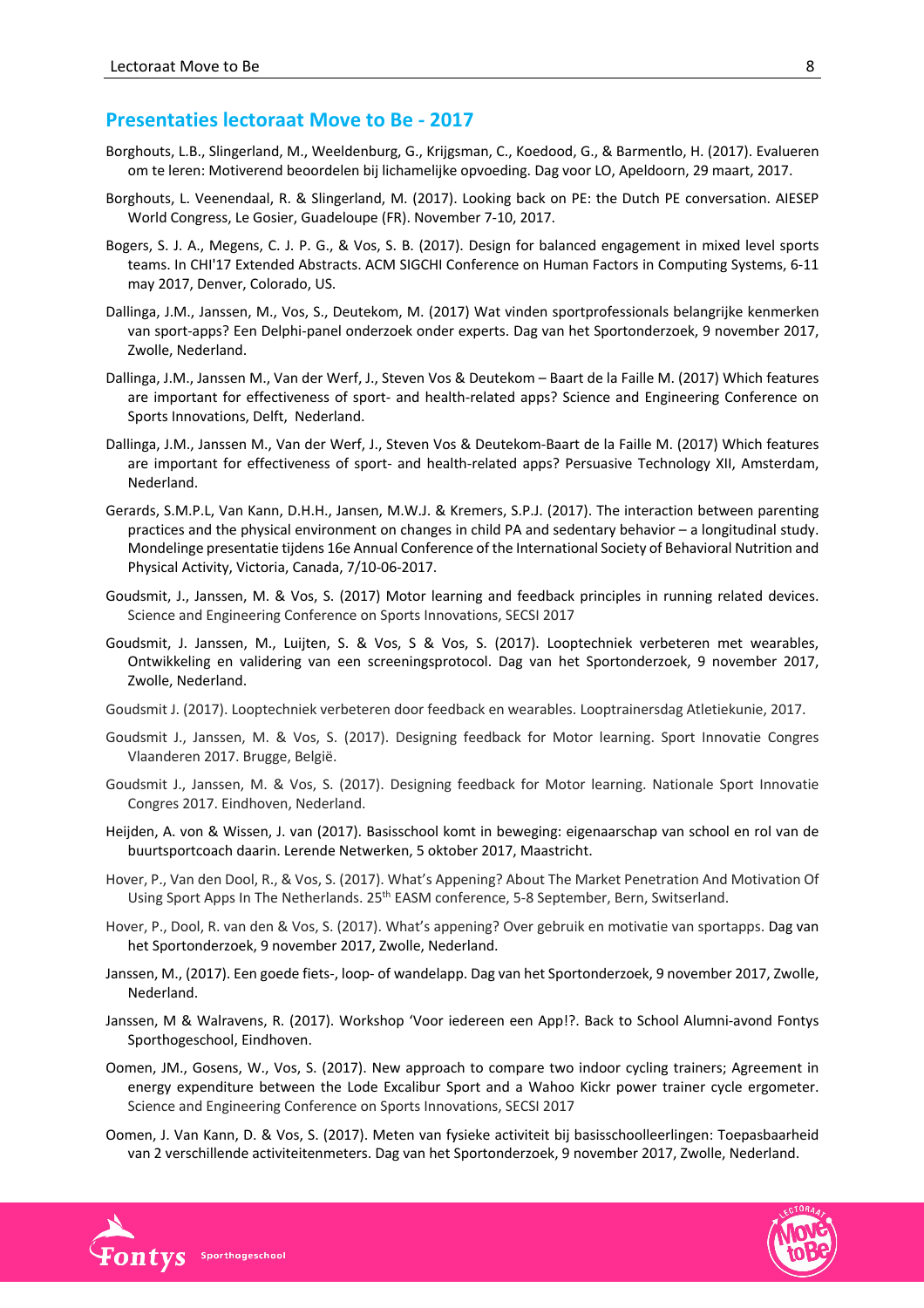$\mathbf{on}$ tys <sup>Sporthogeschool</sup>

- Moresi. S., Arts, D. & Bovens, J. (2017) Sport en Bewegen als middel om te werken aan maatschappelijke doelen. Dag van het Sportonderzoek Zwolle, Nederland. November 9, 2017.
- Moresi, S. & Bovens, J. (2017). De kracht van Partnerships. Kick Off Partnerships Fontys Sportkunde, Eindhoven, Nederland. Oktober 10, 2017.
- Moresi, S. & Bovens, J. (2017). Partnerships Sportkunde, de professionele lerende organisatie in een duurzame samenwerking met werkveldpartners. Landelijke studiedag Sportkunde. Zwolle, Nederland. Juni 1, 2017.
- Poel, H. van der (2017). M.m.v. A. von Heijden e.a. De kracht van de buurtsportcoach: doeltreffend in elke context!? Dag van het Sportonderzoek, 9 november 2017, Zwolle, Nederland.
- Remmers, T., Van Kann, D., Kremers, S., Ettema, D., Slingerland, M., de Vries, S. & Thijs, C. (2017). Associations between after school physical activity behaviour and the school environment. Mondelinge presentatie tijdens 16e Annual Conference of the International Society of Behavioral Nutrition and Physical Activity, Victoria, Canada, 7/10-06-2017.
- Slingerland M., van Pelt, D., Borghouts, L. (2017). Dutch PE Teachers' Professional Development: Quantity, Quality and Influencing Factors. AIESEP World Congress, November 7-10, Guadeloupe, France.
- Slingerland M., Weeldenburg, G. Borghouts, L. (2017). Physical Education and PETE in the Netherlands. EU-PETE Erasmus+ Project, May 14-20, Bursa, Turkey.
- Stappers, N.E.H., Van Kann, D.H.H., de Vries, N.K. & Kremers, S.P.J. (2017). Put it in the ground: The effect of tunneling a highway on physical activity and health. Mondelinge presentatie tijdens 16e Annual Conference of the International Society of Behavioral Nutrition and Physical Activity, Victoria, Canada, 7/10-06-2017.
- Van Dijk, M. L. & Goudsmit, J. (2017). Validiteitstudie naar verschillen in ervaren inspanning tijdens hardlopen binnen op een loopband vergeleken met hardlopen buiten. Dag van het Sportonderzoek, 9 november 2017, Zwolle, Nederland.
- Van Kann, D.H.H. (2107). KEIGAAF. Bijdragen aan een gezonde start is K…..F! Mondelinge presentatie tijdens Kick-Off bijeenkomst Salto Gezond in Beweging, Eindhoven, 5-10-2017.
- Van Kann, D.H.H., Gerards, S.M.P.L, Vos, S.B. & Kremers, S.P.J. (2017). 'What a girl wants, what a girl needs…'? Gender's role in the association between activity preferences and objectively assessed physical activity and sedentary behavior in 8-12 year-old children. Poster presentatie tijdens 16e Annual Conference of the International Society of Behavioral Nutrition and Physical Activity, Victoria, Canada, 7/10-06-2017.
- Van Kann, D.H.H., Adank, A.M., Hoeboer, J., de Vries, S.I. & Vos, S.B. (2017). Kinderen minder laten zitten, is dat de remedie tegen de afname van motorische vaardigheden? Mondelinge presentatie tijdens Dag voor het Sport Onderzoek (DSO), Zwolle, Nederland, 9-11-2017.
- Van Kann, D.H.H. (2017). 'Een actieve school'. Nut, noodzaak en hoe kan dat bereikt worden? AGORA netwerk Gezond Opgroeien, Wageningen, 22-05-2017
- Van Kann, D.H.H., Janssen M., Janssen M. (2017). (Beweeg)reis door het leven. Regionale Sportontmoeting Brabant, Helmond, 15-05-2017.
- Van Kann, D.H.H. (2017). Workshop accelerometry. Université de Liège, België, 04-04-2017.
- Van Kann, D.H.H. (2017). Wat leert een combinatie van accelerometrie en GPS ons over bewegen en gezondheid in de wijk? Mondelinge presentatie tijdens jaarlijks symposium Vereniging voor Bewegingswetenschappen Nederlands, Utrecht, Nederland, 31-03-2017.
- Verjans-Janssen, S.R.B., van de Kolk, I., Van Kann, D.H.H., Kremers, S.P.J. & Gerards, S.M.P.L. (2017). Effectiveness of combined school- and family-based obesity prevention interventions on BMI (z-score) and EBRBs of primary school aged children: a systematic review. Poster presentatie tijdens 16e Annual Conference of the International Society of Behavioral Nutrition and Physical Activity, Victoria, Canada, 7/10-06-2017.
- Vos, S. (2017). Designing for sports & vitality. Summer workshop JP/NL, 1-11 July 2017. Tsukuba, Japan.
- Vos, S. (2017). Keynote: Sport in de buitenruimte is (g)een utopie!? VSG-congres 2017, 27 september 2017. Arnhem, Nederland.
- Vos, S. (2017). IN(TER)ACTION @ Genneper Parken. Unique characteristics inspiring dynamics major opportunities!? Danish Idan Forum Study Tour, 23- 25 April 2017. Eindhoven, The Netherlands.

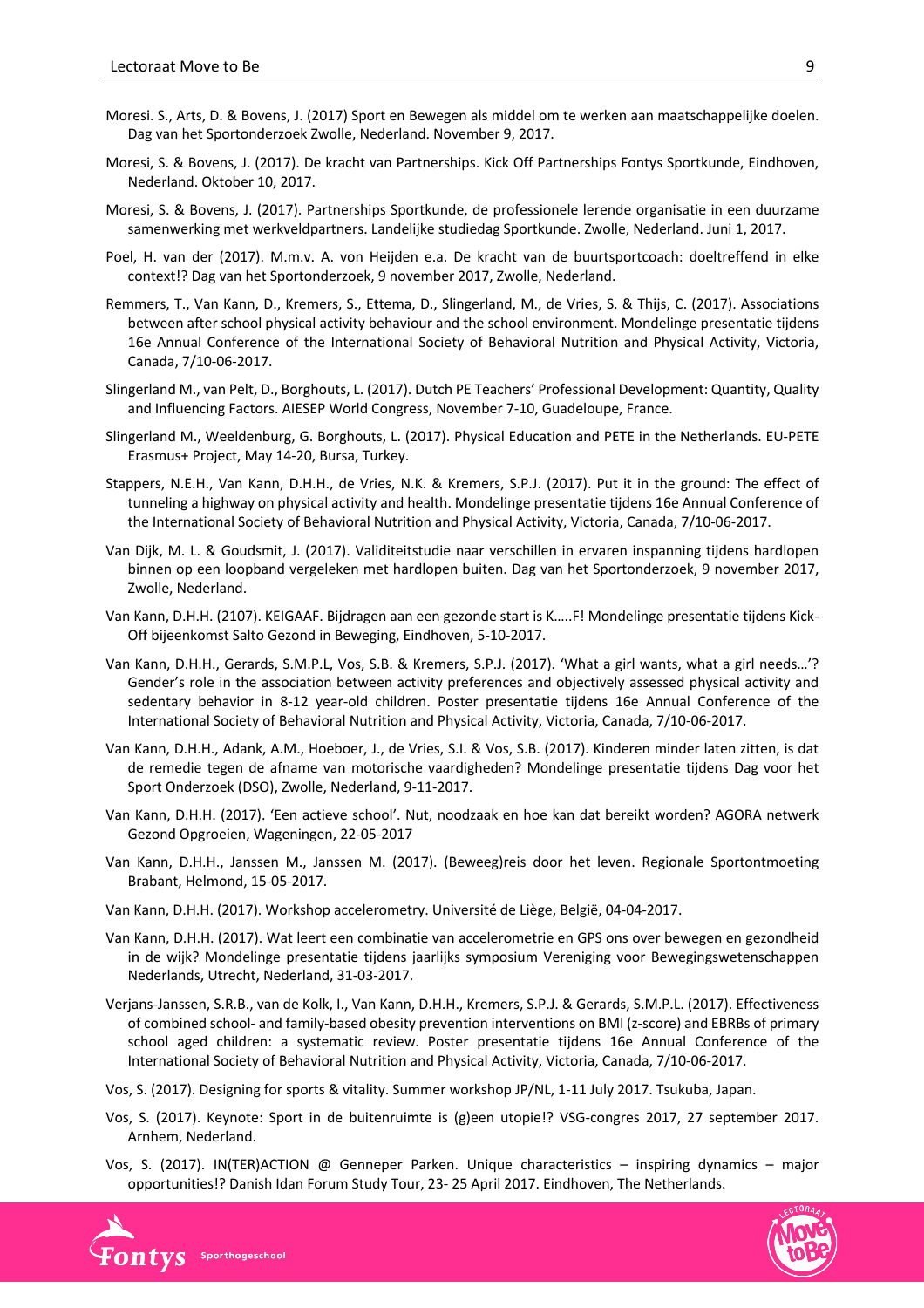- Vos, S. (2017). Is advanced technology the only answer to the increasing demand for health care? Alice Cares. Studium Generale Universiteit Utrecht, 1 mei 2017. Utrecht, Nederland.
- Vos, S. (2017). Keynote: Bewegen / sporten op maat!? Viering 60 jaar Universitait Sportcentrum Eindhoven, 31 mei 2017. Eindhoven, NEderland.
- Vos, S. (2017). Een gezonde (sport)actieve leefstijl ondanks of dankzij de technologie? Een avontuurlijk pad vol kansen, uitdagingen en game changers! Studiedag Mulier Instituut, 8 juni 2017. Eindhoven, Nederland.
- Vos, S. (2017). Challenges and chances for use of data as driver for innovation and value creation. Play the Game Conference 2017. 26-30 November 2017. Eindhoven, The Netherlands.
- Vos, S. (2017). Technology, a game changer for a level playing field in sports!? Play the Game Conference 2017. 26-30 November 2017. Eindhoven, The Netherlands.
- Zanden, L. van der, Vos, S. e.a (2017). Verteltheater 'De aanloop'. Parktheater, 2 oktober 2017. Eindhoven, Nederland.
- Vos, S. (2017). Keynote: Vitaliteit, datgene wat bijna iedereen raakt, maar waarvan vrijwel niemand dé definitie weet?, Nationaal Sport Innovatiecongres 2017. 4 oktober 2017. Eindhoven, Nederland.
- Vos, S. (2017). Designerly solutions for vital people. Dutch Design Week 2017. 21-29 October 2019. Eindhoven, The Netherlands.
- Vos, S. (2017). Making Genneper Parken great again. The efforts to revitalise Eindhoven's largest sports area. Play the Game Conference 2017. 26-30 November 2017. Eindhoven, The Netherlands.
- Vos, S. (2017). The role of innovative technology in stimulating an active lifestyle. Annual Meeting Respiratory Physiotherapy. 1<sup>st</sup> December 2017. Mons, Belgium.
- Vos, S. (2017). De bewegende mens. Professoren op het Podium in het Parktheater— Sport & Spel & Wetenschap, 5 oktober 2017. Eindhoven, Nederland.
- Vos, S. (2107). Willen we niet allemaal? Kick-Off bijeenkomst Salto Gezond in Beweging, Eindhoven, 5-10-2017.
- Vos, S. (2017) Een gezonde actieve leefstijl. Ondanks of dankzij de technologie. Symposium Mobile Health: Kansen en Uitdagingen, 18 april 2017. Amsterdam, Nederland.
- Vos, S. (2017). De rol van apps en andere technologie in sportstimulering. ISB Congres 2017. 23 maart, 2017. Kortrijk, België.
- Vos, S. (2017). Wearable Technology and Sports. SportsTechie Meetup Gent, 17 mei 2017. Gent, België.
- Vos, S. (2017). Mee(r) bewegen in tijden van verandering? Najaarsbijeenkomst RVC en Sport Alliantie Rosmalen, 2 november 2017, Rosmalen, Nederland.
- Vos, S. (2017). Heatlaps Data Demonstrator. Sportinnovator Event XL, 11 december 2017. Den Haag, Nederland.
- Walravens, R., Laurijssens, S., Janssen, M., & Vos, S. (2017). Tevredenheid en trouw onder deelnemers aan een hardloopevenement. Dag van het Sportonderzoek, 9 november 2017, Zwolle, Nederland.
- Weeldenburg, G., & Raijmakers, B. (2017). Curriculumvernieuwing: Het roer om bij Fontys Sporthogeschool (ALO). 4C/ID Symposium, Nijmegen, Nederland, 21 april, 2017.



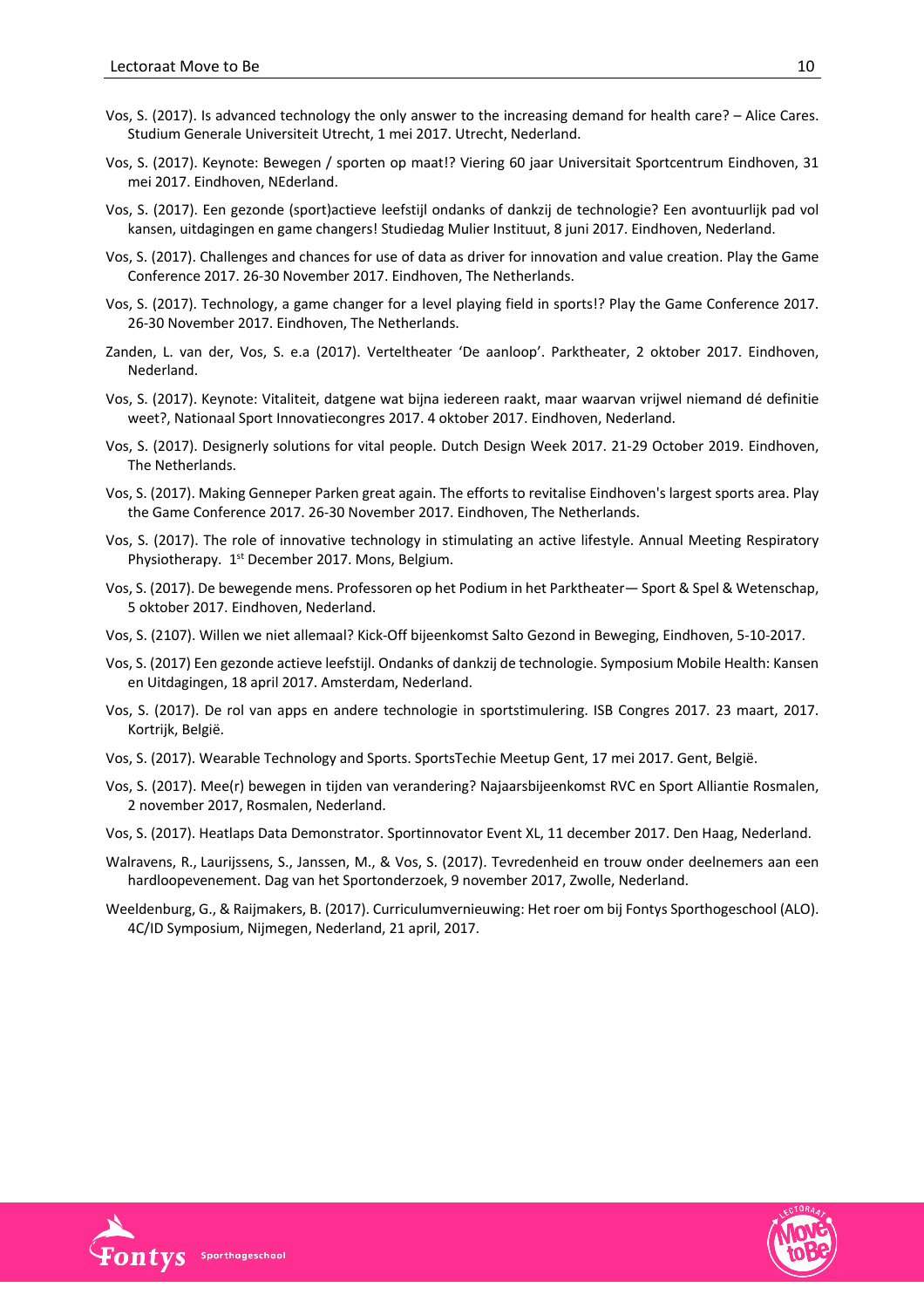- Borghouts, L.B., Slingerland, M. Vos, S. (2016). Exploring constructive alignment in PE in the Netherlands; a mixed methods approach. AIESEP World Congress, Laramie, Wyoming (USA). June 8-11, 2016.
- Borghouts, L.B., Slingerland, M. Vos, S. (2016). Constructive Alignment in LO in Nederland: een Mixed Methods aanpak. Dag van het Sportonderzoek, Groningen, 2016.
- Goudsmit, J., Janssen, M., Lauwerijssen, C., Brombacher, A. & Vos, S. (2016) Designing a smartphone application which provides personalized guidance and feedback for novice runners. Science and Engineering Conference on Sports Innovations, SECSI 2016
- Goudsmit, J., Janssen, M., Walravens, R & Vos, S. (2016). Een app voor iedere hardloper. Analyse van hardloops apps en kenmerken en behoeften van gebruikers. Dag van het Sportonderzoek, 2016, 10 november, Groningen - Nederland 2016.
- Goudsmit, J., Janssen, M., Lauwerijssen, C., Brombacher, A. & Vos, S. (2016) Designing a smartphone application which provides personalized guidance and feedback for novice runners. Science and Engineering Conference on Sports Innovations, SECSI 2016
- Heijden, A. von., Vos, S., & Sanders, Y. (2016). Ontwikkelen van een sport en bewegen strategie op en rondom school, top-down of bottom-up? Een case-study aanpak. Dag van het Sportonderzoek, Groningen, 2016.
- Janssen, M., Walravens, R., Goudsmit, J. & Vos, S. (2016). Een goede hardloop, fiets of wandelapp? ontwikkeling van een screeningstool voor apps. Dag van het Sportonderzoek, 2016, 10 november, Groningen - Nederland 2016.
- Megens, C., Neutelings, I., van Hout, B., Janssen, M., & Vos, S. (2016). Run!, Developing a high tech running path in the park. Science and Engineering Conference on Sports Innovations (SECSI) 2016, April 8, Amsterdam (The Netherlands).
- Moresi, S., Arts, D. & Bovens, J. (2016). Teamontwikkeling binnen Partnerships. Workshop op Congres Professionele Werkplaatsen. Eindhoven, Nederland. 14-09-2016.
- Moresi, S. & Bovens J. (2016). Partnerships: Alleen ga je sneller, samen kom je verder. Crossover: kennisdeling en ontwikkeling, Eindhoven 16-04-2016.
- Oomen, J. & Arts, D., Vos, S. (2016) Improving the algorithm of the Activ8 activity monitor for energy expenditure during walking and running: a stepwise approach. Oral presentation SECSI congress 2016, Amsterdam Netherlands.
- Oomen, J., Gosens, W. & Vos, S. (2016) Fietsefficientie afhankelijk van absolute weerstand? Dag van het Sportonderzoek, 2016, 10 november, Groningen - Nederland 2016.
- Slingerland M., Weeldenburg, G. Raijmakers, B., Borghouts, L., Vos, S. (2016) Authentic learning tasks within the physical education teacher education: redesigning the curriculum. AIESEP World Congress, June 8-11, Laramie (Wyoming), USA.
- Stappers, N.E.H, Van Kann, D.H.H., de Vries, N.K., & Kremers, S.P.J. (2016). The effects of the Green Carpet on physical activity, mobility and health; study design and methods. NUTRIM symposium, Maastricht, 4-10-2016.
- Van Dijk, M. L., Kirschner, P. A., Savelberg, H. H. C. M., Verboon, P., & De Groot, R. H. M. (2016). *Fysieke activiteit en cognitieve prestaties van adolescenten.* Dag van het Sportonderzoek 2016, Groningen, Nederland.
- Van Kann, D.H.H., Kremers, S.P.J., de Vries, N.K., de Vries, S.I., Jansen M.W.J. (2016). Het effect van een schoolgecentreerde multi-component interventie op de dagelijkse beweging en sedentair gedrag van basisschoolleerlingen. Dag van het Sportonderzoek, 2016, 10 november, Groningen - Nederland 2016.
- Van Kann, D.H.H. & Kunen, M.A.C. (2016). Beweegstimulering in het basisonderwijs: Rethinking the system. Oral presentation at 'bijscholingsdag KVLO', Eindhoven, Nederland, 9-11-2016.
- Van Kann, D.H.H., Kremers, S.P.J., de Vries, N.K., de Vries, S.I., Jansen M.W.J. (2016). The effect of a multicomponent school-centered intervention on physical activity and sedentary behavior in primary school children: the Active Living study. Oral presentation at the 14th Annual Conference of the International Society of Behavioral Nutrition and Physical Activity, Cape Town, South Africa, June 8-11.



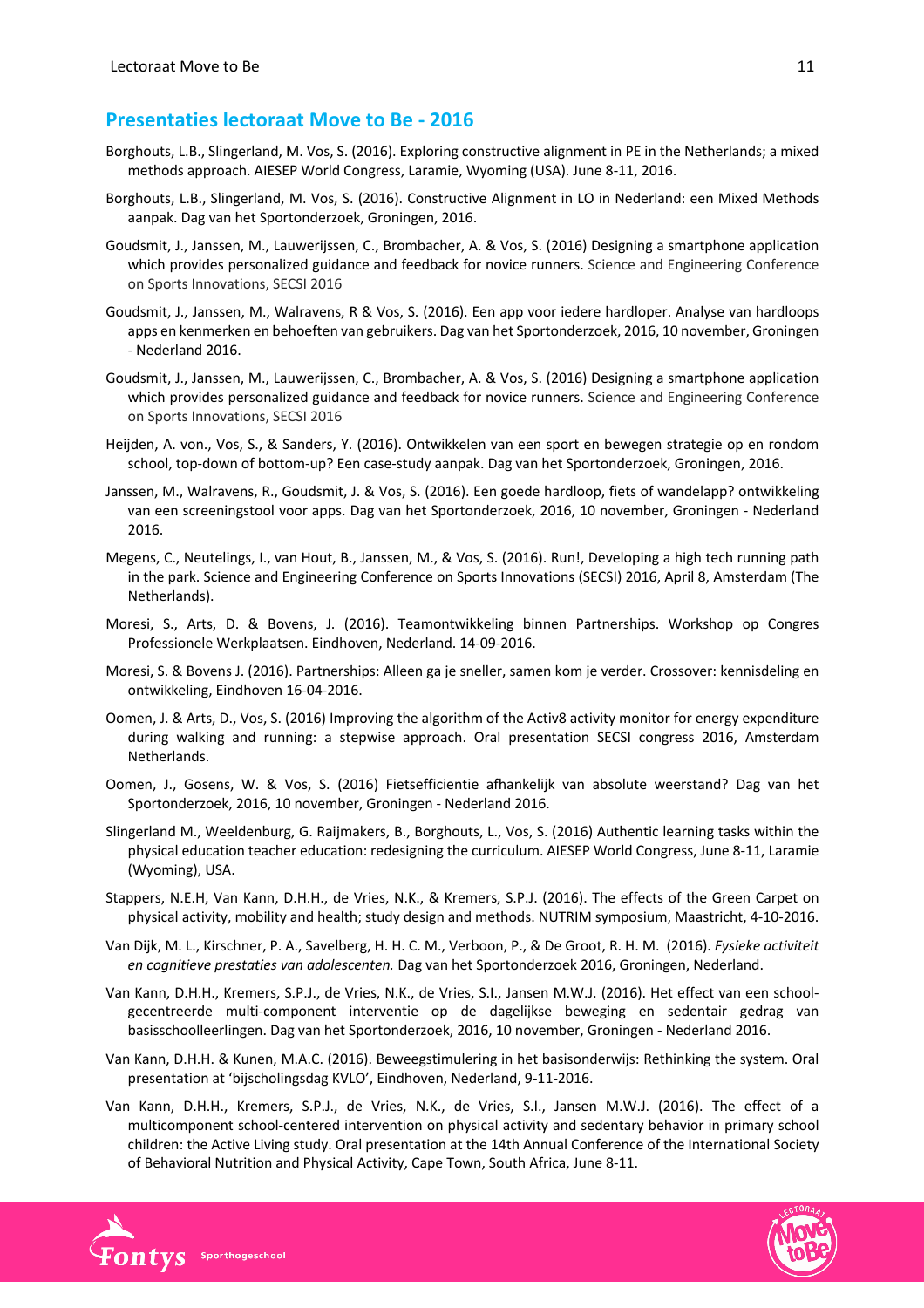- Van Kann, D.H.H. (2016). Scholen kunnen kinderen makkelijk meer laten bewegen. Invited Key note presentation at the work conference 'Provinciale inspiratiesessies ter bevordering van bewegingsonderwijs', Sittard, the Netherlands, 20-04-2016.
- Van Kann, D.H.H. (2016). Beweegstimulering in het basisonderwijs: Het blikveld van de gymdocent reikt verder dan de gymzaal, toch? Oral presentation at the Annual Symposium 'Vereniging van Bewegingswetenschappen Nederland', Utrecht, the Netherlands, 18-03-2016.
- van Renswouw. L., Bogers, S., & Vos, S. (2016). Urban planning for active and healthy public spaces with usergenerated big data. Data for Policy 2016, Cambridge.
- Vos, S., Janssen, M., Goudsmit, J., Lauwerijssen, C. & Brombacher, A. (2016) From problem to solution: A threestep approach to design a personalized smartphone application for recreational runners. 11th conference of the International Sports Engineering Association, ISEA 2016.
- Vos, S. (2016). Cities of today, cities of tomorrow: Active, vital and smart? EPSI Conference 2016, June 6-7, Eindhoven (The Netherlands).
- Vos, S. (2016). Active and vital people/cities: A need for multidisciplinairy and data-driven approaches. Alliantiedag TU/e-UU, Juni 30, Eindhoven (The Netherlands).
- Weeldenburg, G., Borghouts, L., Slingerland, M., & Vos, S. (2016). *Motivational Climate in (Sport)Games Physical Education Lessons.* AIESEP World Congress, Laramie, Wyoming (USA). June 8-11, 2016.
- Weeldenburg, G., Borghouts, L., Slingerland, M., & Vos, S. (2016). Validatie van een meetinstrument voor het motivationeel klimaat in de les LO. Dag van het Sportonderzoek, Groningen, 10 november, 2016.



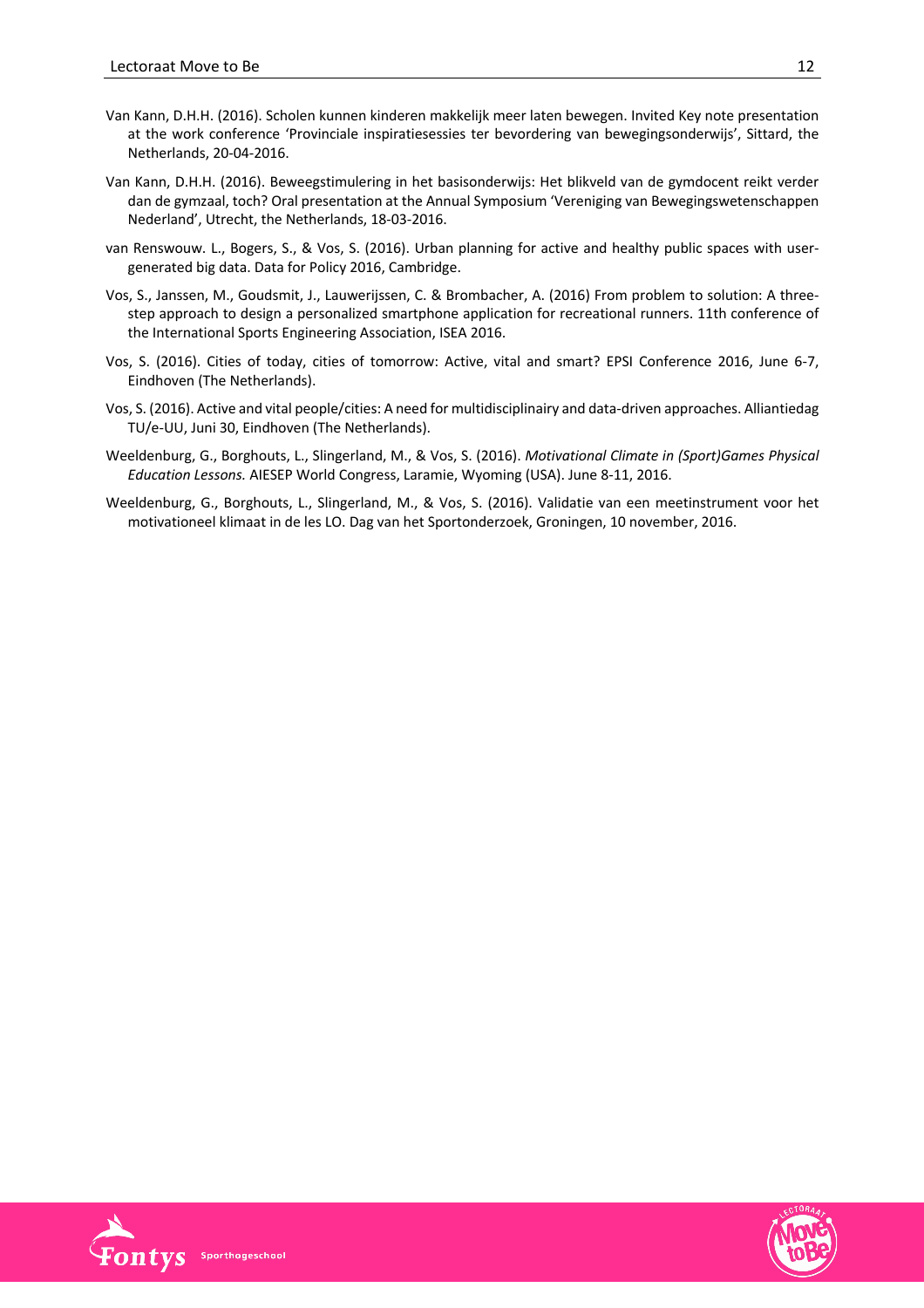- Backerra, V., Janssen, M. Chudy, N., Vos, S. & Moresi, S. (2015). Exercise buddy as a driver for motivation?! What are the effects of a custom designed exercise program on motivation and enjoyment to be physically active in children with obesity, Poster presented at the 14th Annual Conference of the International Society of Behavioral Nutrition and Physical Activity, Edinburgh, Schotland, 03-06-2015.
- Borghouts, L., Slingerland, M. & Haerens, L. (2015) Alignment of learning objectives and assessment in physical education. AIESEP World Congress, July 8-11, Madrid, Spain. Oral presentation
- Crolla, B., Oomen, J. & Moresi, S. E-Coaching; een effectief coachingsmiddel bij het verminderen van sedentair gedrag bij senioren? Presentatie op op 6e editie Dag van Sportonderzoek, Zwolle, Nederland, 29-10-2015.
- Janssen, M., Backerra, V., Sleddens, E., Vos, S. & Moresi, S. (2015) 1 + 1 + 1 = Sport Motivation Scale Adolescent (SMSA) Op weg naar een nieuw motivatie-meetinstrument voor sportdeelname bij adolescenten. Posterpresentatie op 6e editie Dag van Sportonderzoek, Zwolle, Nederland, 29-10-2015.
- Janssen, M., Backerra, V., Sleddens, S., Vos, S., & Moresi, S. (2015). Sport Motivation Scale Adolescent (SMSA)Toward a new measure of intrinsic motivation, extrinsic motivation, and amotivation in sport participation for adolescents. 14th Conference of the International Society for Behavioral Nutrition and Physical Activity (ISBNPA), June 3-6, Edinburgh (Scotland).
- Janssen, M., Vos, S., Brombacher, A., & Scheerder, J. (2015) Determining the use of mobile phone applications and sport watches among runners: implications for marketing strategies. 23rd Annual Congress of the European Association for Sport Management (2015)
- Moresi, S., Janssen, S., Chudy, N., Vos, S., & Backerra, V. (2015). Exercise buddy as a driver for motivation?! What are the effects of a custom designed exercise program on motivation and enjoyment to be physically active in children with obesity. 14th Conference of the International Society for Behavioral Nutrition and Physical Activity (ISBNPA), June 3-6, Edinburgh (Scotland).
- Moresi, S. & Bovens. J. (2014) Physical Activity Centre. Werksessie op internationale onderwijsuitwisseling. Hogeschool West-Vlaanderen. Brugge, België. 06-03-2015.
- Oomen, J., Arts, D., Vos, S. (2015) Validation of Activ8 activity monitor for energy expenditure during walking and running. ICAMPAM, 10-12 June, Limerick, Ireland.
- Slingerland, M., Borghouts, L., Jans, L., Weeldenburg, G., van Dokkum, G. & Haerens, L. (2015) Development and evaluation of an in-service teacher training on motivational assessment in physical education. AIESEP World Congress, July 8-11, Madrid, Spain. Oral presentation.
- Slingerland, M., Borghouts, L.B., (2015). Motiverend Beoordelen binnen LO. Papendaldagen KVLO, Arnhem, 23 juni, 2015.
- Vos, S., Janssen, M., Goudsmits, J., Bovens, J., Stoof, R. & Lauwerijssen, C. (2015) Creating light and personalize running experiences: an app development study. 23rd Annual Congress of the European Association for Sport Management (2015)
- Vos, S., Janssen, M., Borger, J., Brombacher, A., & Scheerder, J. Running events: instruments to achieve policy goals in a changing society. 12th Annual conference of the European Association for the Sociology of Sport (2015).
- Vos, S., Janssen, M., Goudsmit, J., Bovens, J., Stoof, R. & Lauwerijssen, C. (2015) Creating light and personalize running experiences: an app development study. 23rd Annual Congress of the European Association for Sport Management (2015)
- Vos, S., Janssen, M., Borgers, J., Brombacher, A., & Scheerder, J. (2015). Running events: instruments to achieve policy gaols in a changing society. 12th Annual conference of the European Association for the Sociology of Sport (2015).
- Weeldenburg, G. Slingerland, M. Van Dokkum, G., Borghouts, L. (2015) Een Punt voor Gym?! Motiverend beoordelen. Studiedag Voortgezet Onderwijs, Eindhoven, 19 januari 2015.
- Walravens, R., Janssen, M. & Vos, S. (2015). Naar een geïntegreerd model voor het verklaren van app-aanvaarding en app-gebruik onder hardlopers. Dag van het Sportonderzoek, 29 oktober 2015, Zwolle.



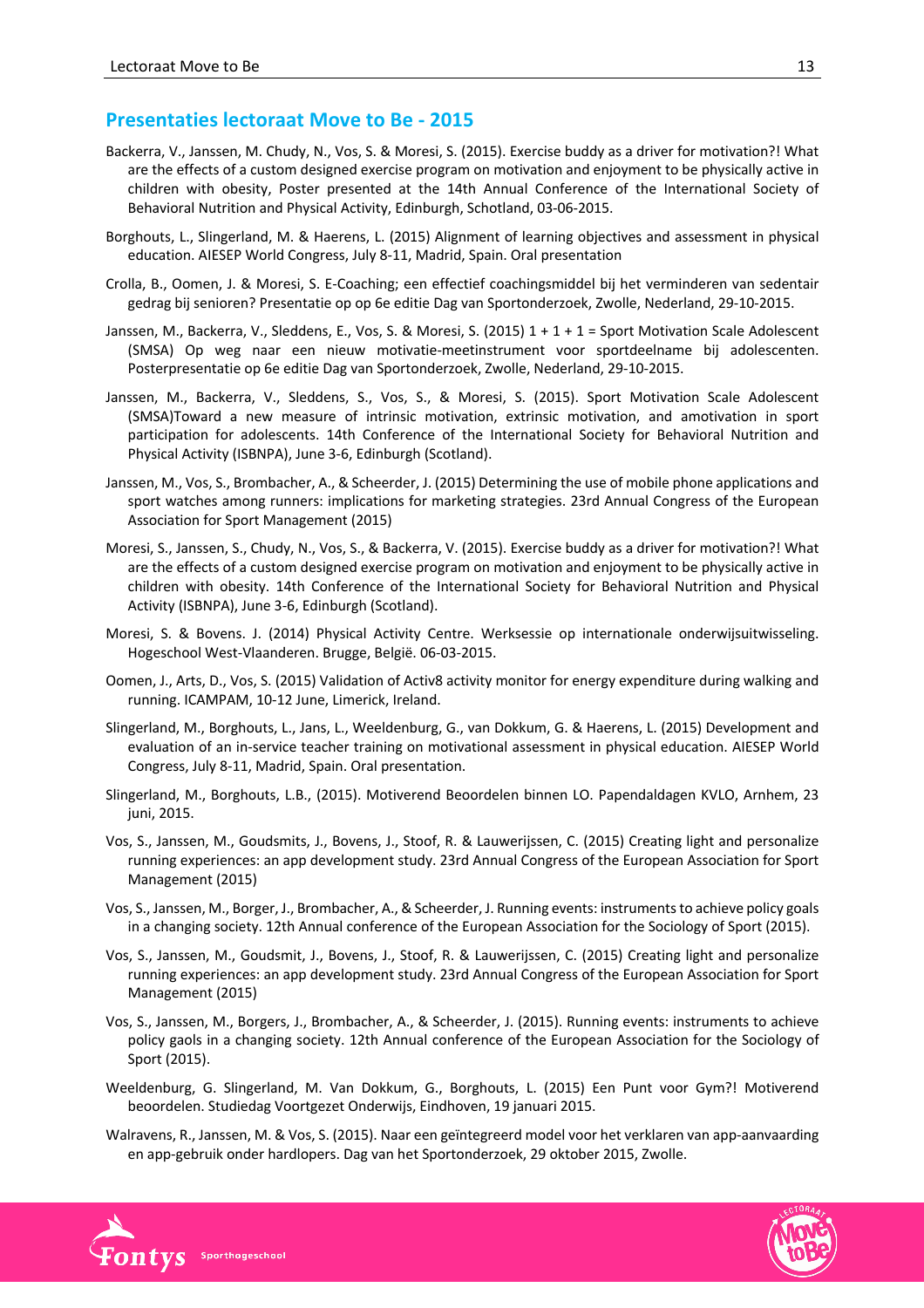

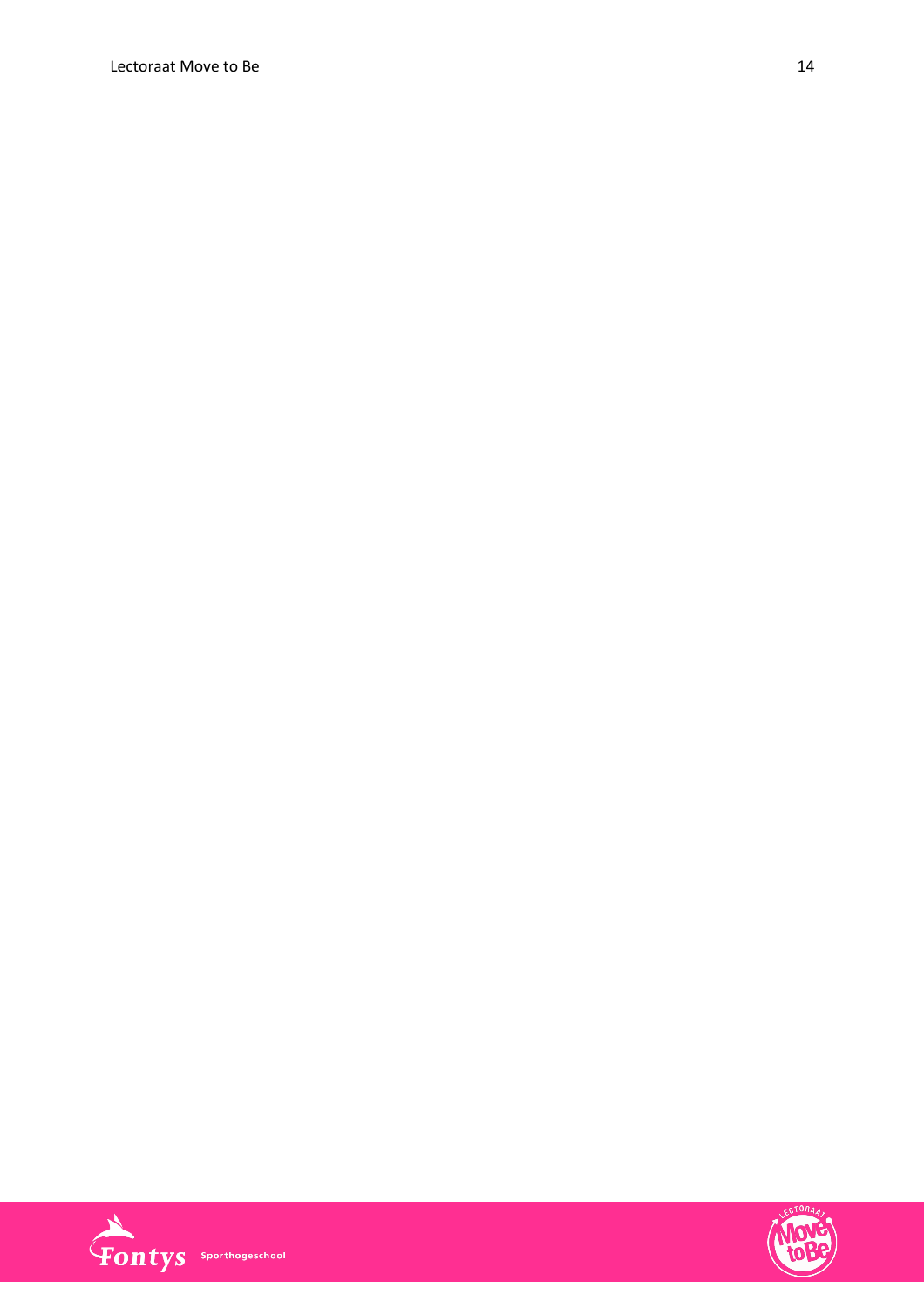- Arts, D., Oomen, J., Borghouts, L. & Vos, S. (2014). Actief met de Aciv8? Een validatiestudie naar de beweegmeter Aciv8, Posterpresentatie symposium 'Wat u Beweegt', Expertisecentrum Innovatieve Zorg en Technologie, Heerlen.
- Bakermans, T, & Janssen, M. (2014) Aandacht voor gezonde leefstijl in aandachtswijken: Hoe kunnen betrokken organisaties in aandachtsgebieden leefstijl bevorderende interventies duurzaam implementeren? Dag van het Sportonderzoek 2014'de lat ligt hoog: de maatschappelijk waarde van sportonderzoek'. Nijmegen 30 oktober, 2014
- Borgers, J., Scheerder, J., Vanreusel, B. & Vos, S. (2014). Onderzoek naar het aanbod en gebruik van Finse pistes in Vlaanderen. Een leven lang sportief en gezond (Abstractboek 4de Dag van het Sportonderzoek 2013). Dag van het Sportonderzoek 2013 'Een leven lang sportief en gezond'. Eindhoven, 7 november 2013, 39.
- Borgers, J., Thibaut, E., Vandermeerschen, H., Vos, S., & Scheerder, J. (2014). Sport Light, a matter of time? A study on the influence of organisational contexts on the time-investment in sport participation. 11th Annual conference of the European Association for the Sociology of Sport (Utrecht, 7th-10th May 2014). (\*)
- Borghouts, L.B., Slingerland, M. Haerens, L. (2014). Assessment Practices in Physical Education. AIESEP World Congress, Auckland (NZ). February 10-13, 2014.
- Borghouts, L. (2014). Constructive Alignment bij het beoordelen van Lichamelijke Opvoeding. Dag van het Sportonderzoek, Nijmegen, 30 oktober, 2014.
- Borghouts, L., Slingerland, M., Vos, S. (2014) Een Punt voor Gym?! Symposium Kindgericht Bewegingsonderwijs en Jeugdsport, Groningen, 18 november 2014.
- Chudy, N, & Janssen, M.(2014) 'Beweegmaatje' als motivator?!: Onderzoek naar het effect van het programma 'Beweegmaatjes' op het beweegplezier en –motivatie van kinderen.Dag van het Sportonderzoek 2014'de lat ligt hoog: de maatschappelijk waarde van sportonderzoek'. Nijmegen 30 oktober, 2014.
- Huijben, S., Backerra, V., Bovens, J., & Moresi S. (2014). Physical Activity Centre. Workshop op symposium: Wat u beweegt. Expertisecentrum Innovatieve Zorg en Technologie, Heerlen. 16-05-2014
- Jans, L. & Slingerland, M. (2014). Promoting school-based physical activity. Oral presentation European Association for Sociology of Sport (EASS), May 7-10, Utrecht (The Netherlands).
- Janssen, M. (2014). Positieve effecten deelname beweeginterventie PAC op de fysieke parameters: lichaamssamenstelling, kracht en uithoudingsvermogen. Poster presented at the EIZT symposium Wat u Beweegt, Heerlen, The Netherlands.
- Janssen, M., Vos, S., Brombacher, A., & Scheerder, J. (2014). Determining the use and interests in health-related services and product by event runners. 19th Annual Congress of the European College of Sport Science in Amsterdam (2nd-5th July 2014).
- Janssen, M., Vos, S. & Brombacher, A. Laagdrempelige technologie ter ondersteuning van een duurzaam en verantwoord bewegen. In abstract boek van Dag van het Sportonderzoek, 2014, 30 oktober, Nijmegen - Nederland 2014. P.55
- Moresi, S. & Bovens. J. (2014) Physical Activity Centre. Workshop op symposium: Bruggen bouwen in het werkveld van preventie en gezondheidsbevordering. Expertisecentrum Innovatieve Zorg en Technologie, Eindhoven, Nederland. 11-12-2014
- Moresi S., Huijben, S., & Vos, S. (2014). Activiteitenmeters. Workshop op inspiratiedag: Wat u beweegt, Expertisecentrum Innovatieve Zorg en Technologie, Zuyd Hogeschool, Kerkrade. 20-04-2014.
- Oomen, J.M. (2014). MET waarde bij trampoline game, Presentatie Play-fit seminar, Nijmegen.
- Slingerland M., & Sanders Y. (2014) Primary Schools in Motion. AIESEP World Congress, 10-13 februari, Auckland (New-Zealand). Oral presentation
- Slingerland M., & Borghouts, L. (2014) Physical Education and Stimulating Physical Activity: an overview of studies. AIESEP World Congress, 10-13 februari, Auckland (New-Zealand). Poster presentation



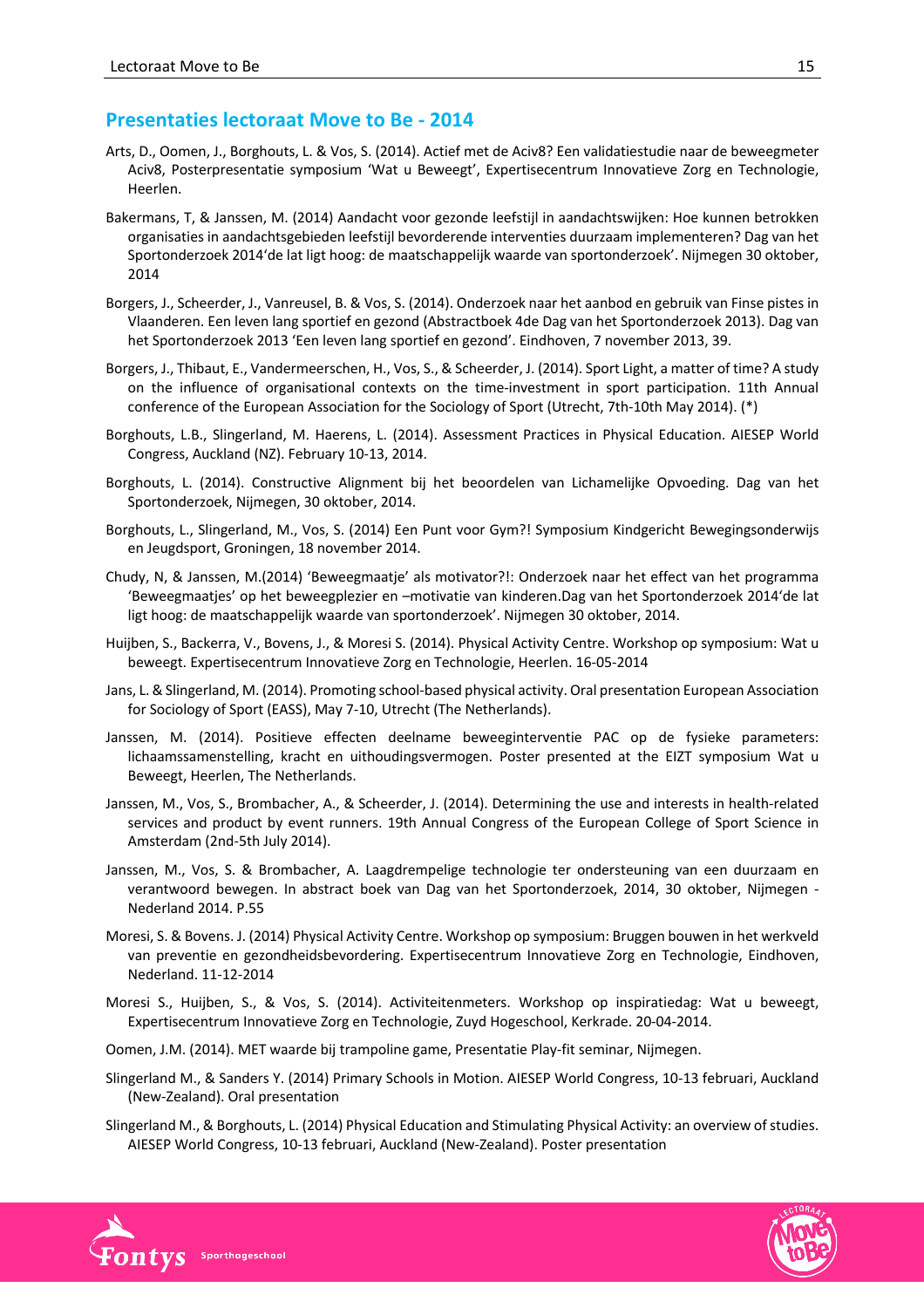- Scheerder, J., Borgers, J., Vanreusel, B., & Vos, S. (2014). Geen loopcultuur zonder lichte loopinfrastructuur? Een studie naar het aanbod en gebruik van Finse pistes in Vlaanderen. Symposium van het Steunpunt Beleidsrelevant Onderzoek Sport. Brussel, 25 maart 2014.
- Thibaut, E., Borgers, J., Vandermeerschen, H., Vos, S., & Scheerder, J. (2014). The cost of sports participation: light sports versus club sports. 11th Annual conference of the European Association for the Sociology of Sport (Utrecht, 7th-10th May 2014).
- Thibaut, E., Scheerder, J., Van Puyenbroeck, T., & Vos, S. (2014-aanvaard voor presentatie). Participating in cycling, at what cost? Determinants of cycling expenses. 6th European Conference in Sports Economics (Antwerp, 3th-5th September 2014).
- Thibaut, E., Scheerder, J., & Vos, S. (2014). De determinanten van uitgaven aan fietssport. Een leven lang sportief en gezond (Abstractboek 4de Dag van het Sportonderzoek 2013). Dag van het Sportonderzoek 2013 'Een leven lang sportief en gezond'. Eindhoven, 7 november 2013, 34.
- Vijven van, K., Wollersheim, M., Oomen, J., Lindelauf, L., Hamers, M. (2014). Workshop Acitiveitenmeters, Workshop symposium ' Wat u Beweegt', Expertisecentrum Innovatieve Zorg en Technologie, Heerlen.
- Vijven van, K., Oomen, J. (2014). Welke meter past bij wie?, Presentatie hei-dag 'Meten in de zorg', Expertisecentrum Innovatieve Zorg en Technologie, Heerlen.
- Vos, S. (2014). Voor ieder wat wils? Typologieën van hardlopers. Hardloopsymposium 2014, 22 maart 2014.
- Vos, S. (2014). Een blik in de keuken van Fontys Sporthogeschool sport, technologie & gezondheid. Symposium Sport, Society & Technology, 23 mei 2014.
- Vos, S. (2014). Slimme oplossingen voor verantwoord sporten & bewegen … passen op een bierviltje. Thomas oriëntatiedag 2014, 11 april 2014.
- Vos, S. & Moresi. S. (2014). Verantwoord en duurzaam bewegen. (non)Fictie?. Presentatie op symposium Gezondheid en leefstijl, Expertisecentrum Gezondheidszorg en Technologie, Paramedisch Hogeschool Fontys, Eindhoven, Nederland. 29-01-2014.
- Vos, S. (2014). Verantwoord & duurzaam sporten & bewegen: (non)fictie? Symposium EGT, 29 januari 2014.
- Vos, S. & Lauwerijssen, C. (2014). Hoe kunnen sensoren een sportieve en actieve levensstijl begeleiden en/of bevorderen? Live sessie sensoren in de sport, 20 mei 2014. Eindhoven, Nederland.
- Vos, S., Janssen, M., Brombacher, A., & Scheerder, J. (2014). Running events: drivers for sensible and sustainable running? A study on event runners' types in relation to health related services. 11th Annual conference of the European Association for the Sociology of Sport (Utrecht, 7th-10th May 2014).
- Vos, S., Janssen, M., & Brombacher, A. One size fits all runners? Determinanten van deelname aan diverse types van hardloopevenementen. In abstract boek van Dag van het Sportonderzoek, 2014, 30 oktober, Nijmegen - Nederland 2014. P.32
- Vos, S., Janssen, M., Brombacher, A., & Scheerder, J.. Running events: drivers for sensible and sustainable running? A study on event runners' types in relation to health related services. 11th Annual conference of the European Association for the Sociology of Sport (Utrecht, 7th-10th May 2014).
- Vos S., Janssen, M., & Brombacher, A. (2014). One size fits all runners? Determinanten van deelname aan diverse types van hardloopevenementen. In abstract boek van Dag van het Sportonderzoek, 2014, 30 oktober, Nijmegen - Nederland 2014. P.32
- Vos, S., Janssen, M.,Brombacher, A., & Scheerder, J.(2014). Running events: drivers for sensible and sustainable running? A study on event runners' types in relation to health related services. 11th Annual conference of the European Association for the Sociology of Sport (Utrecht, 7th-10th May 2014)



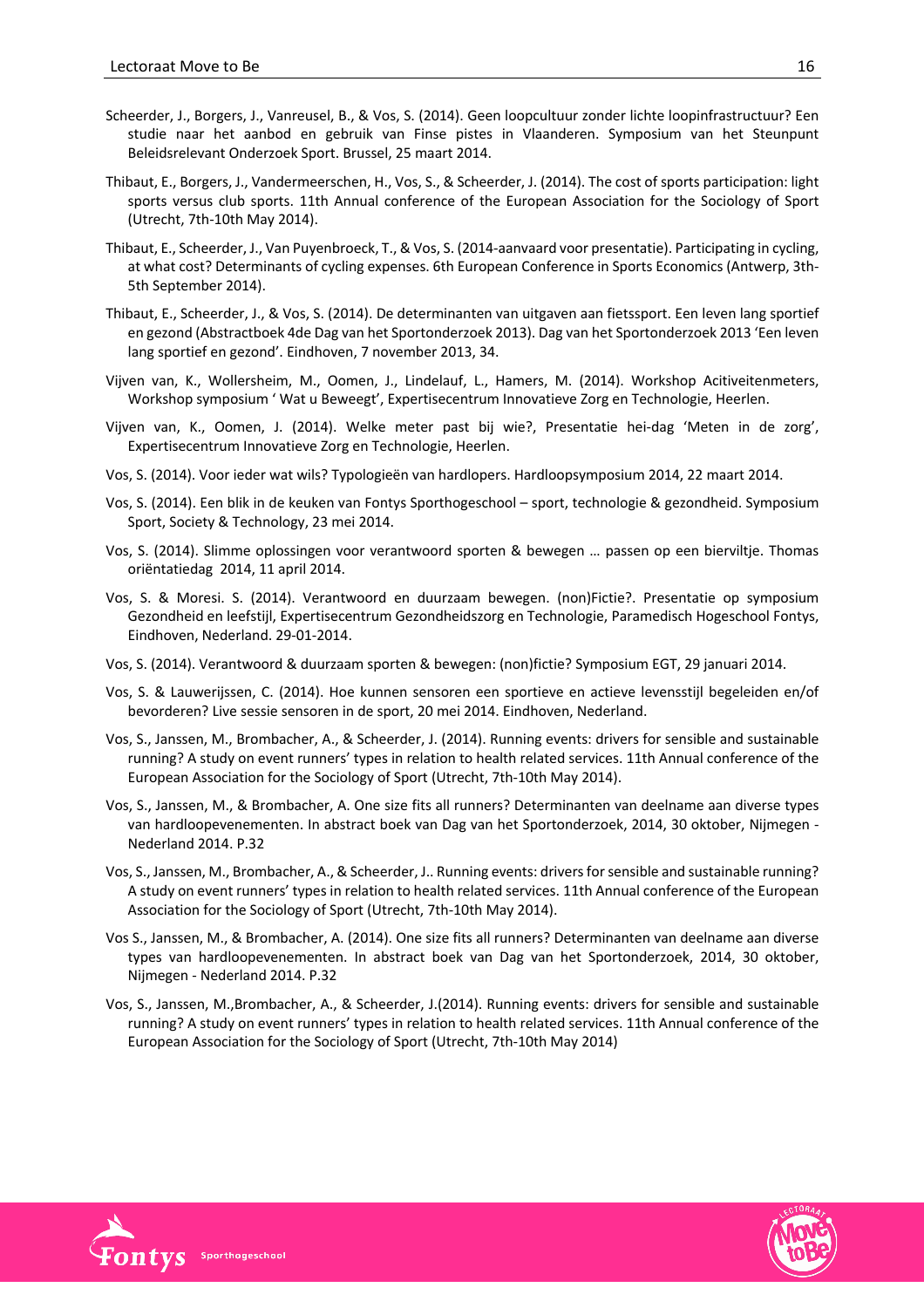ontys

Sporthogeschool

#### **Presentaties lectoraat Move to Be - 2013**

Borghouts, L. (2013). Onderzoek in de bacheloropleidingen van FSH. Symposium HBO-sportonderzoek, Eindhoven.

- Borghouts, L.B. (2013). Is physical education promoting lifelong engagement in physical activity? ISBNPA Conference, Gent.
- Borghouts, L. (2013). Een Punt voor Gym?!. Thomas Oriëntatiedag, Eindhoven.
- Borghouts, L. (2013). Beoordelen in de Lichamelijke Opvoeding. Dag van het Sportonderzoek, Eindhoven.
- Gosens, W. (2013). Centrally acting performance modifiers in open-ended versus closed-ended exercise tests. Abstracts of the European Congres of Sport Sciences (ECSS), 2013, June 26-19, Barcelona, (Spain).
- Jans, L. & Adank, A. (2013). Actief in de pauze, betere focus?! Mondelinge presentatie Dag van het Sportonderzoek (DSO2013), 7 november 2013, Eindhoven.
- Oomen JM, & Gosens W. (2013). Prestatievermogen bij open-einde en gesloten-einde inspanningstesten. Oral Communication. Dag van het Sportonderzoek, Eindhoven (2013)
- Oomen JM, & Gosens W. (2013). Centrally acting performance modifiers in open-ended versus closed-ended exercise tests. Poster communication ECSS congress, Barcelona (2013).
- Moresi, S., Bovens, J. & Janssen, M. (2013) Physical Activity Centre: een schakel tussen theorie en praktijk & een brug van zorg naar bewegen. Een leven lang sportief en gezond (Abstractboek 4de Dag van het Sportonderzoek 2013). Dag van het Sportonderzoek 2013 'Een leven lang sportief en gezond'. Eindhoven, 7 november 2013, 59.
- Moresi, S., Bovens, J. & Janssen M. (2013). Physical Activity Centre een brug van zorg naar bewegen en een schakel naar vitaliteit? Dag van het Sportonderzoek 2013, Eindhoven.
- Moresi, S. & Vos, S. (2013). 'Een stapje verder ...' Bewegen als bruggenbouwer tussen zorg en zelfredzaamheid. Presentatie inspiratiedag 'Wat u Beweegt', Expertisecentrum Innovatieve Zorg en Technologie, Heerlen.
- Moresi, S. & Vos, S. (2013). 'Gezonde leefstijl deel 2: een "leven lang bewegen" over de zorgketen heen. Presentatie symposium EIZT op Kennis in bedrijf, Hogeschool Zuyd, Heerlen.
- Moresi, S. & Bovens, J. (2013). 'Physical Activity Centre', Symposium ''Bruggen bouwen in het werkveld van preventie en gezondheidsbevordering, het domein van de leefstijlprofessional', Fontys Sporthogeschool, Eindhoven.
- Moresi, S. & Vos, S. (2013). Presentatie inspiratiedag 'Wat u Beweegt', Expertisecentrum Innovatieve Zorg en Technologie.
- Moresi, S., & Vos, S. (2013). 'Een stapje verder ...' Bewegen als bruggenbouwer tussen zorg en zelfredzaamheid. Presentatie inspiratiedag 'Wat u Beweegt', Expertisecentrum Innovatieve Zorg en Technologie.
- Salden, M. & Moresi, S. (2013). 'Pakt het PAC je?' Een mixed-model"-onderzoek naar verandering in motivatietype en voorspellende gedragsdeterminanten van de deelnemers aan het beweegprogramma van het Physical Activity Centre Sittard-Geleen. Dag van het Sportonderzoek 2013, Eindhoven.
- Slingerland, M. (2013) De (mogelijke) rol van de lichamelijke opvoeding in het stimuleren van bewegen: een overzicht van studies. Jaarlijks symposium van de Vereniging voor Bewegingswetenschappen Nederland, 22 maart, Garderen.
- Slingerland M. & Borghouts L. (2013) De (mogelijke) rol van lichamelijk opvoeding in het stimuleren van fysieke activiteit. Dag van het Sportonderzoek, Eindhoven.
- Slingerland M. & Sanders, Y. (2013) Brabantse Basisscholen in Beweging, Dag van het Sportonderzoek, Eindhoven.
- Slingerland M., Haerens L., Cardon, G., Borghouts L. (2013) Differences in perceived competence and physical activity levels during single-gender modified basketball game play in middle school physical education. International Society for Behavioural Nutrition and Physical Activity Conference, May 22-25, Ghent (Belgium). Invited symposium.
- Vandermeerschen, H., Vos, S., & Scheerder, J. (2013). Towards level playing fields? A time trend analysis of the social stratification of club organised sports participation among adolescents from 1989 to 2009. Play the Game Conference 'Stepping up for democracy in sport'. Aarhus, 28-31 October 2013.